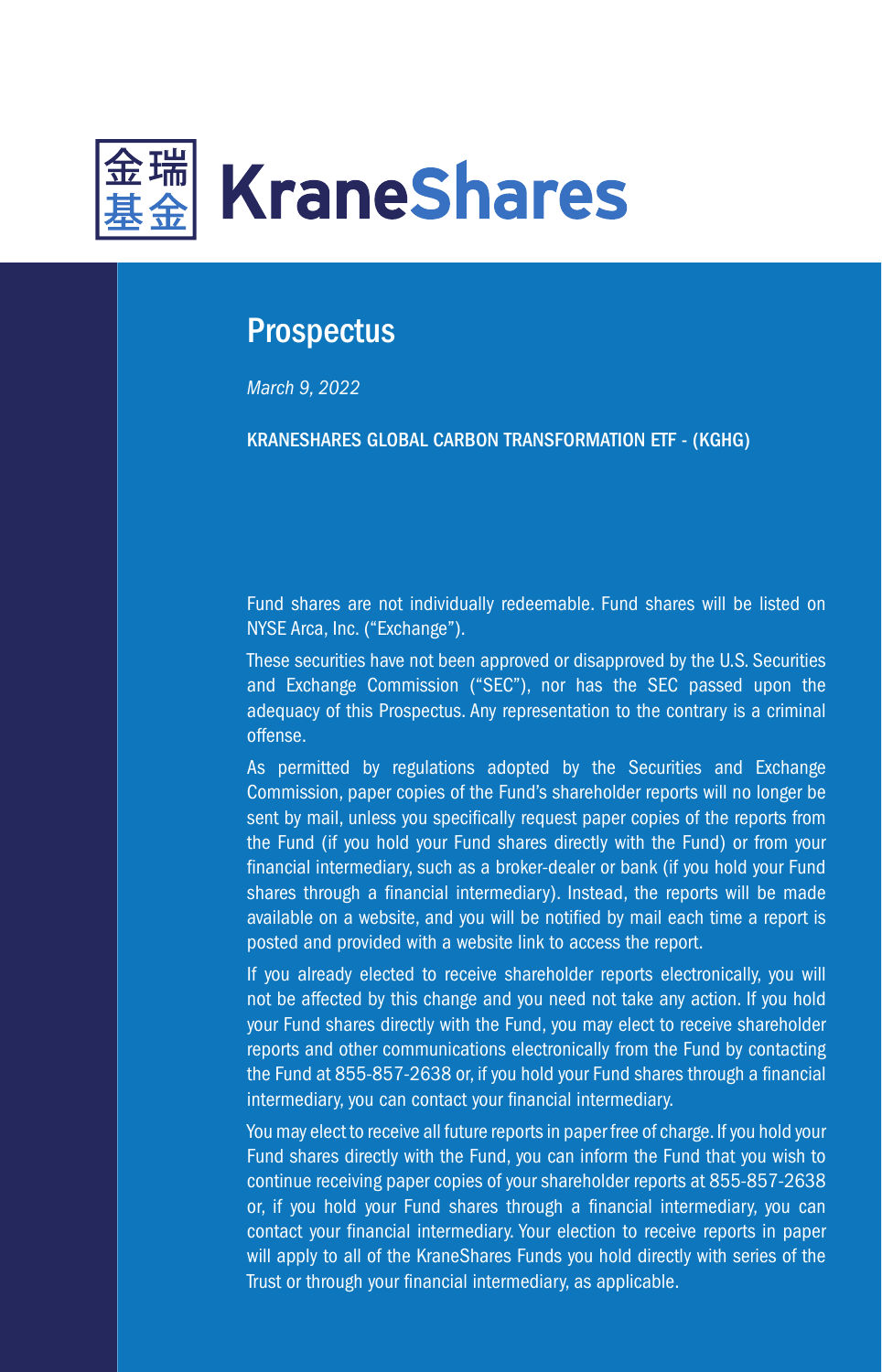# KraneShares Trust

# Table of Contents

| <b>Fund Summary</b> |              |
|---------------------|--------------|
|                     | $\mathbf{1}$ |
|                     | 9            |
|                     | 9            |
|                     | 11           |
|                     | 20           |
|                     | 20           |
|                     | 21           |
|                     | 22           |
|                     | 23           |
|                     | 23           |
|                     | 24           |
|                     | 25           |
|                     | 25           |
|                     | 25           |
|                     | 26           |
|                     | 26           |
|                     | 27           |
|                     | 27           |
|                     | 27           |
|                     | 27           |
|                     | 28           |
|                     | 31           |
|                     |              |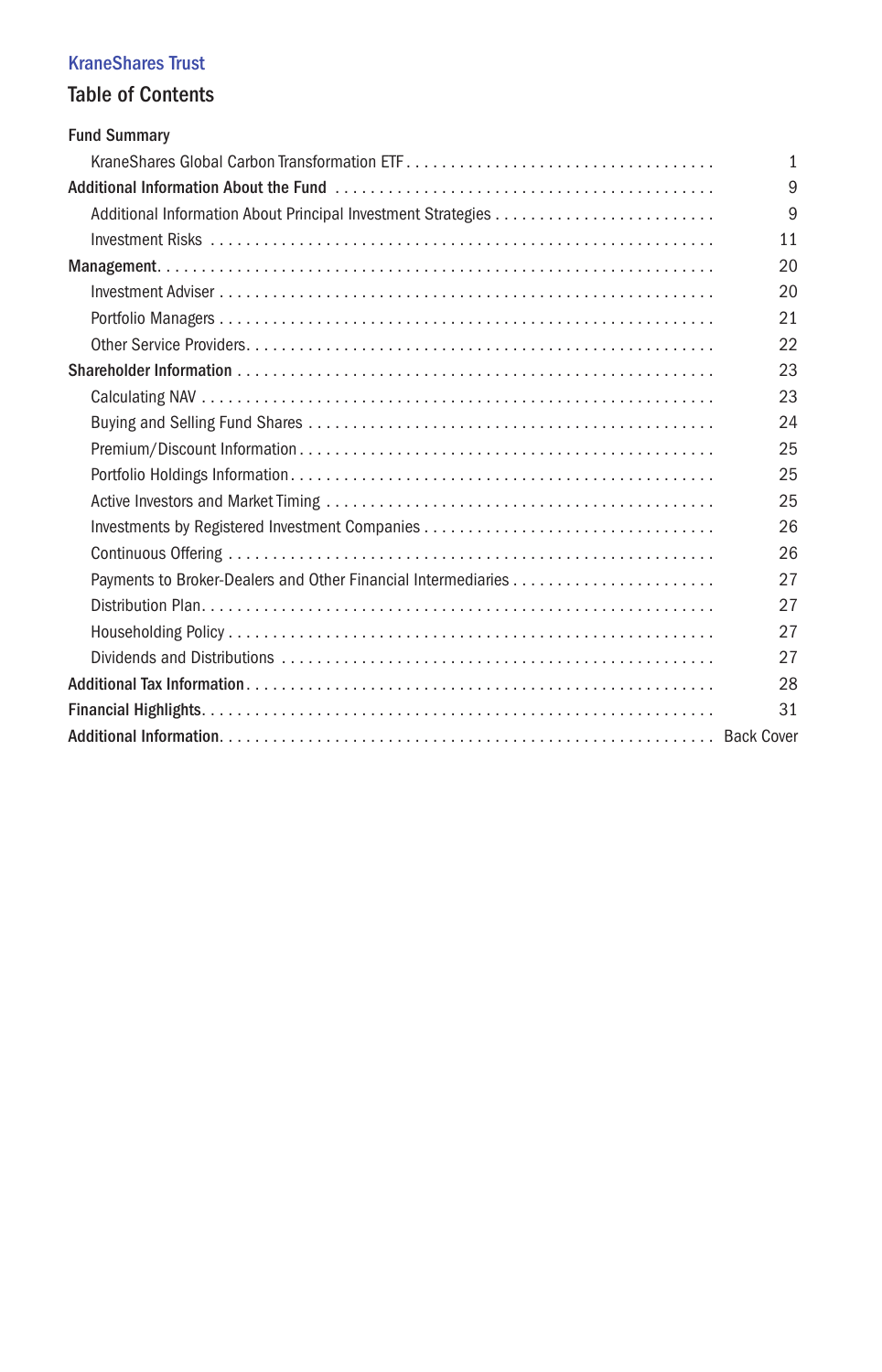# Fund Summary KraneShares Global Carbon Transformation ETF

# Investment Objective

The KraneShares Global Carbon Transformation ETF (the "Fund") seeks long-term growth of capital.

# Fees and Expenses of the Fund

The following table describes the fees and expenses you may pay if you buy, hold and sell shares of the Fund. You may pay other fees, such as brokerage commissions and other fees to financial intermediaries, which are not reflected in the tables and examples below.

|                                                                                   | None  |
|-----------------------------------------------------------------------------------|-------|
| <b>Annual Fund Operating Expenses</b>                                             |       |
| (expenses that you pay each year as a percentage of the value of your investment) |       |
|                                                                                   | 0.88% |
|                                                                                   | 0.00% |
|                                                                                   | 0.01% |
|                                                                                   | 0.89% |

*\* Pursuant to a Distribution Plan, the Fund may bear a Rule 12b-1 fee not to exceed 0.25% per year of the Fund's average daily net assets. However, no such fee is currently paid by the Fund, and the Board of Trustees has not currently approved the commencement of any payments under the Distribution Plan.*

*\*\* Based on estimated amounts for the current fiscal year.*

#### Example

This Example is intended to help you compare the cost of investing in the Fund with the cost of investing in other funds. The Example assumes that you invest \$10,000 in the Fund for the time periods indicated. The Example also assumes that your investment has a 5% return each year and that the Fund's operating expenses remain the same. Although your actual costs may be higher or lower, based on these assumptions, whether you do or do not sell your shares, your costs would be:

1 Year 3 Years \$91 \$284

# Portfolio Turnover

The Fund pays transaction costs, such as commissions, when it buys and sells securities (or "turns over" its portfolio). A higher portfolio turnover rate may indicate higher transaction costs and may result in higher taxes when Fund shares are held in a taxable account. These costs, which are not reflected in the Annual Fund Operating Expenses or in the Example, affect the Fund's performance. Because the Fund has not commenced investment operations prior to the date of this Prospectus, it does not have portfolio turnover information for the prior fiscal year to report.

# Principal Investment Strategies

To pursue its goal, the Fund will invest primarily in equity securities and depositary receipts of U.S. and foreign companies, including companies located in emerging markets, that are "Carbon Emissions Reducers". The Fund defines "Carbon Emissions Reducers" for these purposes to be companies that are taking material steps to reduce (1) the carbon footprint of their products and/or services or (2) the carbon footprint of other companies. This includes companies in the supply chain of such companies and companies that are increasing their business with the companies taking material steps to reduce their carbon footprint. Companies that are moving aggressively to profit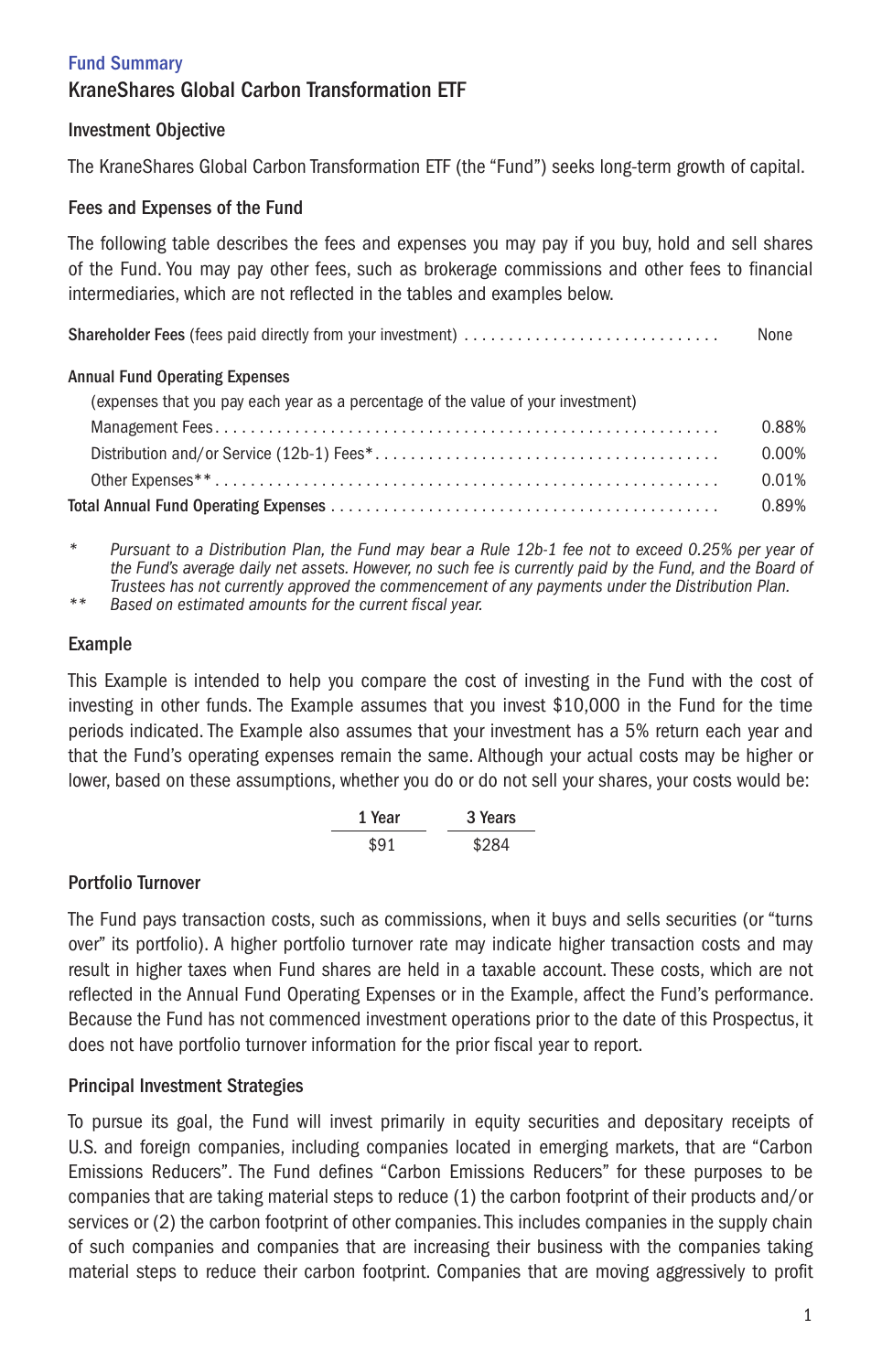# KraneShares Global Carbon Transformation ETF

from the decarbonization movement, such as by repurposing existing operations or investing in new technologies so as to reduce their carbon footprint in the future and companies that provide products or services, including intellectual property, that are designed to enable other businesses to reduce carbon emissions, are examples of Carbon Emissions Reducers. The Fund is actively-managed by Krane Funds Advisors, LLC (the "Adviser").

The Adviser believes that investing in Carbon Emissions Reducers may offer the potential for above-average long-term growth, especially if environmental, social and corporate governance ("ESG") factors become more consequential to investors. Since carbon dioxide emissions from human activities make up the majority of greenhouse gas ("GHG") emissions, the production, deployment and use of clean and low-emission energy technologies and processes to reduce carbon dioxide emissions is consistent with the broad social objective of reducing GHG emissions.

The Adviser seeks to invest in Carbon Emissions Reducers across industries, sectors and market capitalizations, including the energy, utilities, materials, industrials, and information technology sectors. The Adviser seeks to invest in companies that offer products and services that are expected to result in a future reduction of carbon emissions and benefit from the adoption of low-carbon emissions objectives. The Adviser's process seeks to estimate the future valuations of companies not only based on current financial metrics, but also inclusive of the Adviser's assessment of the potential future value of their decarbonization efforts. At the time of investment by the Fund, a company may not be a low carbon emitter, but rather will be actively seeking to reduce its carbon footprint and/or the carbon footprint of its suppliers and customers. For example, a producer of offshore oil drilling machinery would qualify for investment if it were repurposing its capabilities to develop offshore wind energy turbines.

Criteria that the Adviser may consider in selecting companies for the Fund's portfolio include:

- a company's position in its industry;
- its stated commitment to decarbonization and the existence of disclosed strategies and/or management incentives tied to successful decarbonization initiatives;
- its assets, products, customer base and exposure to geographic locations that the Adviser expects to benefit from decarbonization trends;
- its ability to derive and maintain a competitive advantage from its existing market position, processes, technologies and customer relationships as businesses transition to address decarbonization objectives;
- its capital allocation strategy, particularly with respect to decarbonization;
- its corporate and capital structure activity (including mergers, acquisitions and divestitures) to the extent it appears to the Adviser to be designed to facilitate an accelerated decarbonization transition;
- its prospective growth rate, potential returns and security valuation, from its investments in decarbonization-related areas; and
- its shareholder base, including the perceived motivations of its shareholders.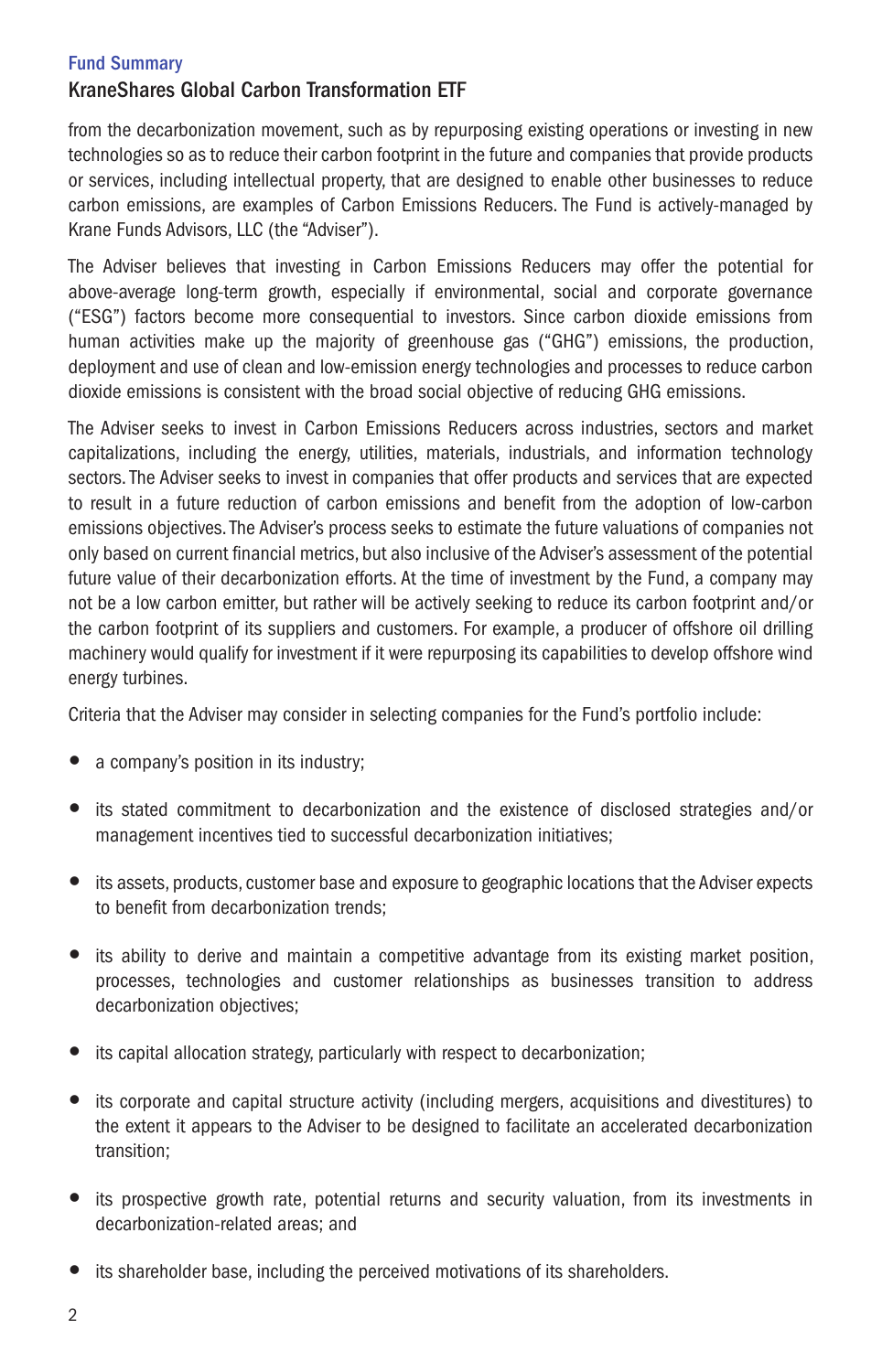# KraneShares Global Carbon Transformation ETF

Using proprietary, fundamental, bottom-up analysis of company-disclosed and third-party data, the Adviser analyzes sectors and industries that the Adviser expects to be impacted by societal, shareholder or governmental pressure to decarbonize, seeking to identify those in which positive business impacts from decarbonization appear most likely. Within each such sector and industry, the Adviser seeks to identify for the Fund companies that are well-positioned to benefit from the transition to a decarbonized world. The Adviser will exit a position if, in the opinion of the Adviser, a more attractive investment opportunity exists and/or if the thesis that drove the investment is no longer present.

Under normal circumstances, the Fund will invest in approximately 30 to 50 companies. The Fund defines emerging markets as those in the MSCI Emerging Markets Index. The Fund may invest in derivative instruments (including swaps, futures, forwards, structured notes and options) for investment purposes, which may include altering the Fund's exposure to currencies, sectors and individual issuers.

The Fund is non-diversified.

The Fund may engage in securities lending.

#### Principal Risks

As with all exchange traded funds ("ETFs"), a shareholder of the Fund is subject to the risk that his or her investment could lose money. The Fund may not achieve its investment objective and an investment in the Fund is not by itself a complete or balanced investment program. An investment in the Fund is not a deposit with a bank and is not insured or guaranteed by the Federal Deposit Insurance Corporation or any other government agency. An investment in the Fund involves the risk of total loss. In addition to these risks, the Fund is subject to a number of additional principal risks that may affect the value of its shares, including:

Management Risk. The Fund is actively-managed and may not meet its investment objective based on the Adviser's success or failure to implement investment strategies for the Fund. The Adviser's evaluations and assumptions regarding investments, markets, trends, and other factors may not successfully achieve the Fund's investment objective given actual market conditions

Decarbonization Government Policy Risk. The adoption of clean and low-emission energy technologies and processes is currently driven in part by government policies targeting reduced greenhouse gas (GHG) emissions. Currently, more than 100 countries have committed to becoming carbon neutral by 2050, with many of them having earlier target dates. If governments globally were to abandon or diminish their GHG reduction initiatives, this may have the effect of reducing the corporate incentives to adopt clean and low-emission energy technologies and processes, resulting in less activity in this area and potentially adversely affecting the Fund.

Clean and Low-Emission Energy Technology Risk. A wide range of clean and low-emission energy technologies and processes are being advanced as candidates for adoption by corporations seeking to decarbonize their operations. There can be no assurance that any particular technology will be economically deployed to achieve the desired corporate objectives, and individual technologies implemented by corporations in the pursuit of decarbonization may differ in cost and efficacy than expected. The Fund will invest in companies producing and utilizing a variety of clean and emissions-reducing energy technologies and approaches. As a result, the Adviser seeks to minimize the risk to the Fund from the reliance on any particular technological approach. At the time of investment by the Fund, a company may not be a low carbon emitter, but rather will be actively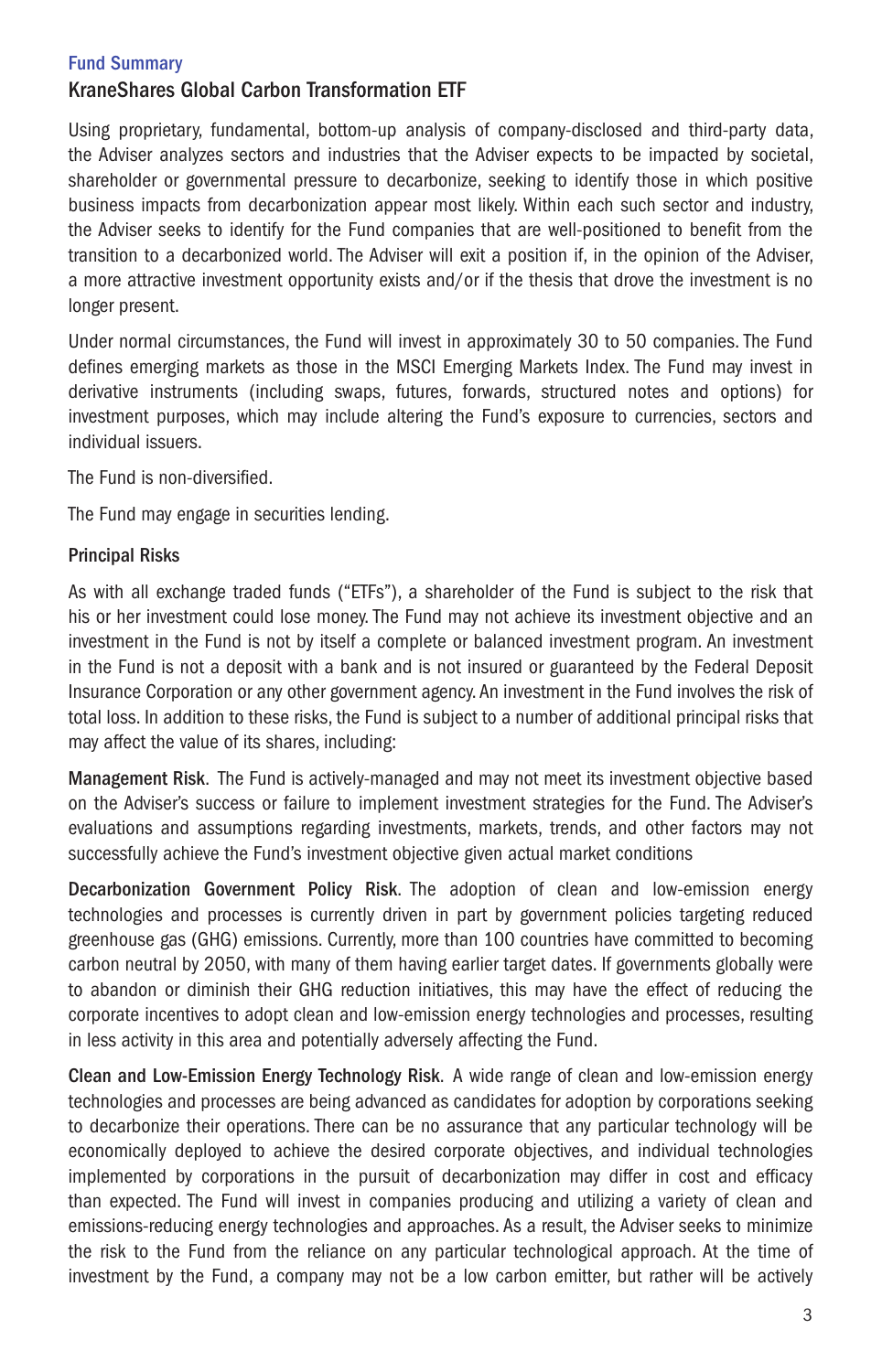# KraneShares Global Carbon Transformation ETF

seeking to reduce its carbon footprint, the carbon footprint of its suppliers and/or customers, and/or develop new revenue streams from decarbonization activities.

Energy Sector Risk. Investments in, and/or exposure to, the energy sector may be highly volatile and can change quickly and unpredictably due to a number of factors, including political, legislative and/or regulatory changes, adverse market conditions, increased competition affecting the energy sector, financial, accounting and tax matters and other events that the Fund cannot control. In addition, the value of energy commodities may fluctuate widely due to changes in supply and demand. The energy sector is typically cyclical and highly dependent upon commodities and energy prices. Issuers in this sector are usually subject to substantial government regulation and may be subject to contractual fixed pricing, which may increase the cost of business and limit these issuers' earnings, and a significant portion of their revenues depends on a relatively small number of customers, including governmental entities and utilities.

Utilities Sector Risk. The utilities sector is subject to significant government regulation and oversight. Companies in the utilities sector may be adversely affected by, among other factors, increases in commodity and operating costs, rising costs of financing capital construction and the cost of complying with government regulations, including unexpected global force majeure events that adversely impact the valuation of companies in the utilities sector.

Materials Sector Risk. The materials sector may be adversely impacted by the volatility of commodity prices, exchange rates, depletion of resources, over-production, litigation and government regulations, among other factors.

Industrials Sector Risk. The industrials sector may be affected by changes in the supply and demand for products and services, product obsolescence, claims for environmental damage or product liability and general economic conditions, among other factors. Government regulation will also affect the performance of investments in such industrials sector issuers, particularly aerospace and defense companies, which rely to a significant extent on government demand for their products and services. Transportation companies, another component of the industrials sector, are subject to sharp price movements resulting from changes in the economy, fuel prices, labor agreements and insurance costs.

Information Technology Sector Risk. Market or economic factors impacting information technology companies and companies that rely heavily on technology advances could have a major effect on the value of stocks in the information technology sector. The value of stocks of technology companies and companies that rely heavily on technology is particularly vulnerable to rapid changes in technology product cycles, rapid product obsolescence, government regulation and competition, both domestically and internationally, including competition from competitors with lower production costs. Information technology companies and companies that rely heavily on technology, especially those of smaller, less-seasoned companies, tend to be more volatile than the overall market. Information technology companies are heavily dependent on patent and intellectual property rights, the loss or impairment of which may adversely affect profitability. Additionally, companies in the information technology sector may face dramatic and often unpredictable changes in growth rates and competition for the services of qualified personnel.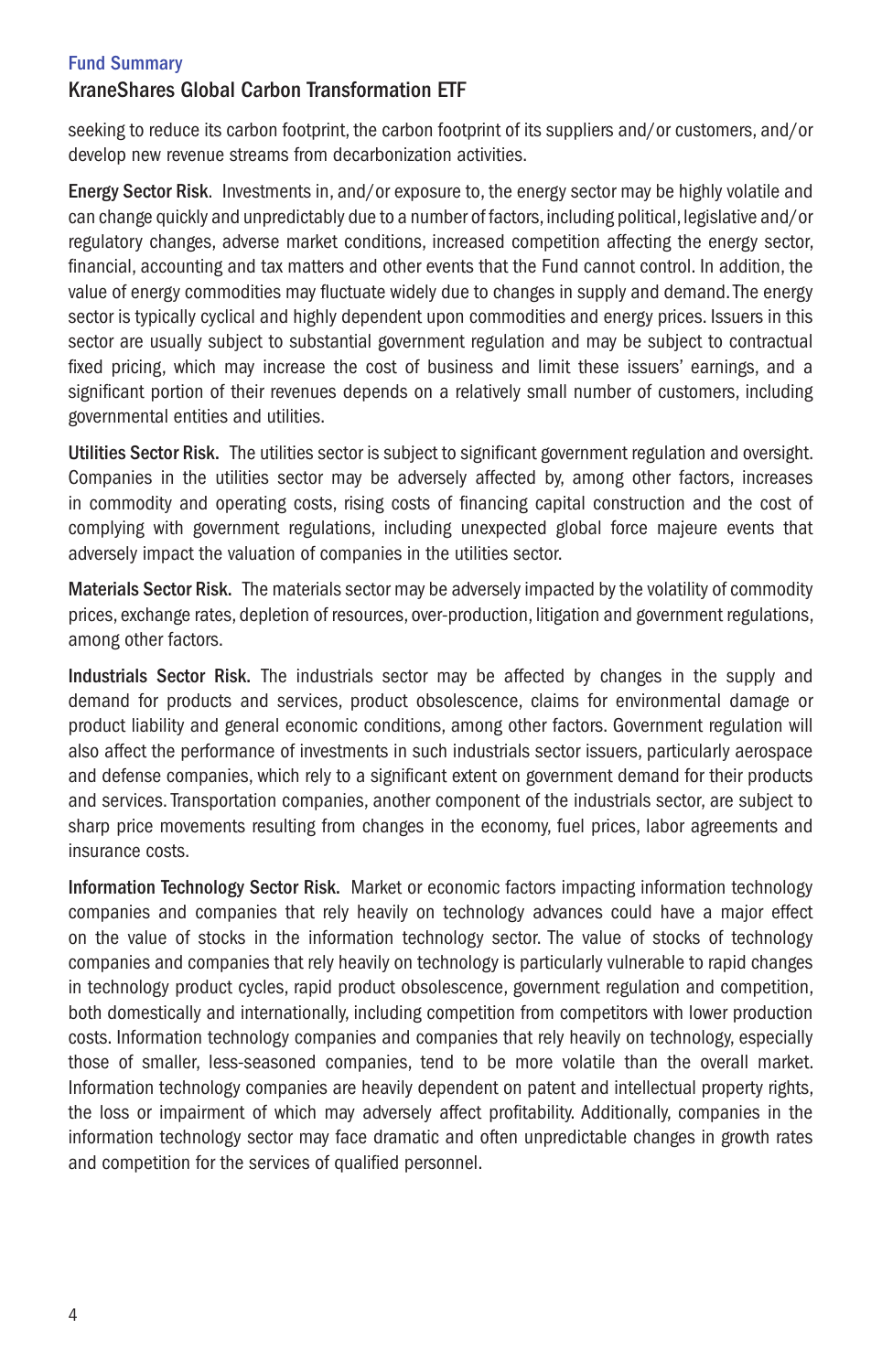# KraneShares Global Carbon Transformation ETF

Large Capitalization Company Risk. Large capitalization companies may be unable to respond quickly to new competitive challenges and attain the high growth rate of successful smaller companies, especially during extended periods of economic expansion. As such, returns on investments in stocks of large capitalization companies could trail the returns on investments in stocks of small and mid-capitalization companies.

Small- and Mid-Capitalization Company Risk. Investing in the securities of small and medium capitalization companies involves greater risk and the possibility of greater price volatility than investing in larger capitalization companies. Since small and medium-sized companies may have limited operating histories, product lines and financial resources, the securities of these companies may be less liquid and more volatile. They may also be sensitive to (expected) changes in interest rates and earnings.

Foreign Securities Risk. Investments in securities of non-U.S. issuers may be less liquid than investments in U.S. issuers, may have less governmental regulation and oversight, and are typically subject to different investor protection standards than U.S. issuers. Investments in non-U.S. securities entail the risk of loss due to foreign currency fluctuations and political or economic instability. Foreign market trading hours, clearance and settlement procedures, and holiday schedules may limit the Fund's ability to buy and sell securities. These factors could result in a loss to the Fund.

Emerging Markets Risk. The Fund's investments in emerging markets are subject to greater risk of loss than investments in developed markets. This is due to, among other things, greater market volatility, greater risk of asset seizures and capital controls, lower trading volume, political and economic instability, greater risk of market shutdown, and more governmental limitations on foreign investments than typically found in developed markets. The economies of emerging markets may be heavily reliant upon international trade and may suffer disproportionately if international trading declines or is disrupted.

Depositary Receipts Risk. The Fund may hold the securities of foreign companies in the form of depositary receipts, including American Depositary Receipts and Global Depositary Receipts. Investing in depositary receipts entails the risks associated with foreign investments, such as fluctuations in foreign currency exchange rates and political and economic risks distinct from those associated with investing in the securities of U.S. issuers. In addition, the value of the securities underlying the depositary receipts may change materially when the U.S. markets are not open for trading, which will affect the value of the depositary receipts.

Market Risk. The values of the Fund's holdings could decline generally or could underperform other investments. In addition, there is a risk that policy changes by the U.S. Government, Federal Reserve, and/or other government actors could cause volatility in global financial markets and negative sentiment, which could have a negative impact on the Fund and could result in losses. Geopolitical and other risks, including environmental and public health risks may add to instability in world economies and markets generally. Changes in value may be temporary or may last for extended periods. Further, the Fund is susceptible to the risk that certain investments may be difficult or impossible to sell at a favorable time or price. Market developments may also cause the Fund's investments to become less liquid and subject to erratic price movements

Equity Securities Risk. The values of equity securities are subject to factors such as market fluctuations, changes in interest rates and perceived trends in stock prices. Equity securities may be more volatile than other asset classes and are generally subordinate in rank to debt and other securities of the same issuer.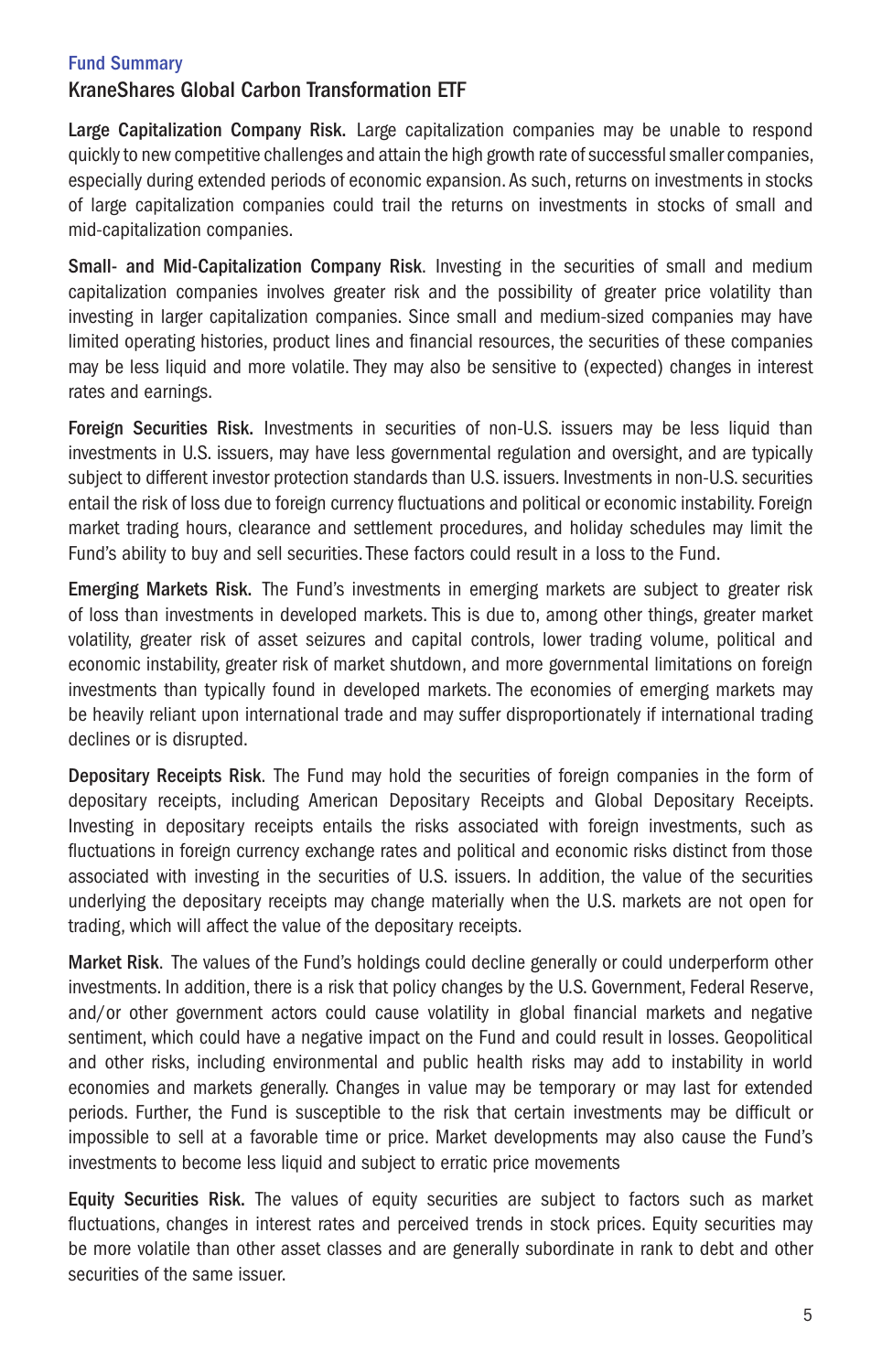# KraneShares Global Carbon Transformation ETF

ETF Risk. As an ETF, the Fund is subject to the following risks:

Authorized Participants Concentration Risk. The Fund has a limited number of financial institutions that may act as Authorized Participants. To the extent they exit the business or are otherwise unable to proceed in creation and redemption transactions with the Fund and no other Authorized Participant is able to step forward to create or redeem, shares of the Fund may be more likely to trade at a premium or discount to NAV and possibly face trading halts or delisting. Authorized Participant concentration risk may be heightened for exchange-traded funds ("ETFs"), such as the Fund, that invest in securities issued by non-U.S. issuers or other securities or instruments that have lower trading volumes.

International Closed Market Trading Risk. To the extent the Fund's investments trade in markets that are closed when the Fund and Exchange are open, there are likely to be deviations between current pricing of an underlying security and the prices at which the underlying securities are valued for purposes of the Fund's NAV. As a result, Shares may appear to trade at a significant discount or premium to NAV greater than those incurred by other ETFs. In addition, shareholders may not be able to purchase or redeem their shares of the Fund, or purchase or sell shares of the Fund on the Exchange, on days when the NAV of the Fund could be significantly affected by events in the relevant non-U.S. markets.

Premium/Discount Risk. There may be times when the market price of the Fund's shares is more than the NAV intra-day (at a premium) or less than the NAV intra-day (at a discount). As a result, shareholders of the Fund may pay more than NAV when purchasing shares and receive less than NAV when selling Fund shares. This risk is heightened in times of market volatility or periods of steep market declines. In such market conditions, market or stop loss orders to sell Fund shares may be executed at prices well below NAV.

Secondary Market Trading Risk. Investors buying or selling shares in the secondary market will normally pay brokerage commissions, which are often a fixed amount and may be a significant proportional cost for investors buying or selling relatively small amounts of shares. Secondary market trading is subject to bid-ask spreads and trading in Fund shares may be halted by the Exchange because of market conditions or other reasons. If a trading halt occurs, a shareholder may temporarily be unable to purchase or sell shares of the Fund. In addition, although the Fund's shares are listed on the Exchange, there can be no assurance that an active trading market for shares will develop or be maintained or that the Fund's shares will continue to be listed.

New Fund Risk. If the Fund does not grow in size, it will be at greater risk than larger funds of wider bid-ask spreads for its shares, trading at a greater premium or discount to NAV, liquidation and/or a stop to trading.

High Portfolio Turnover Risk. The Fund may incur high portfolio turnover rates, which may increase the Fund's brokerage commission costs and negatively impact the Fund's performance. Such portfolio turnover also may generate net short-term capital gains.

Derivatives Risk. The use of derivatives (including swaps, futures, forwards, structured notes and options) may involve leverage, which includes risks that are different from, and greater than, the risks associated with investing directly in a reference asset, because a small investment in a derivative can result in a large impact on the Fund and may cause the Fund to be more volatile. Derivatives may at times be highly illiquid, and the Fund may not be able to close out or sell a derivative at a particular time or at an anticipated price. Derivatives can be difficult to value and valuation may be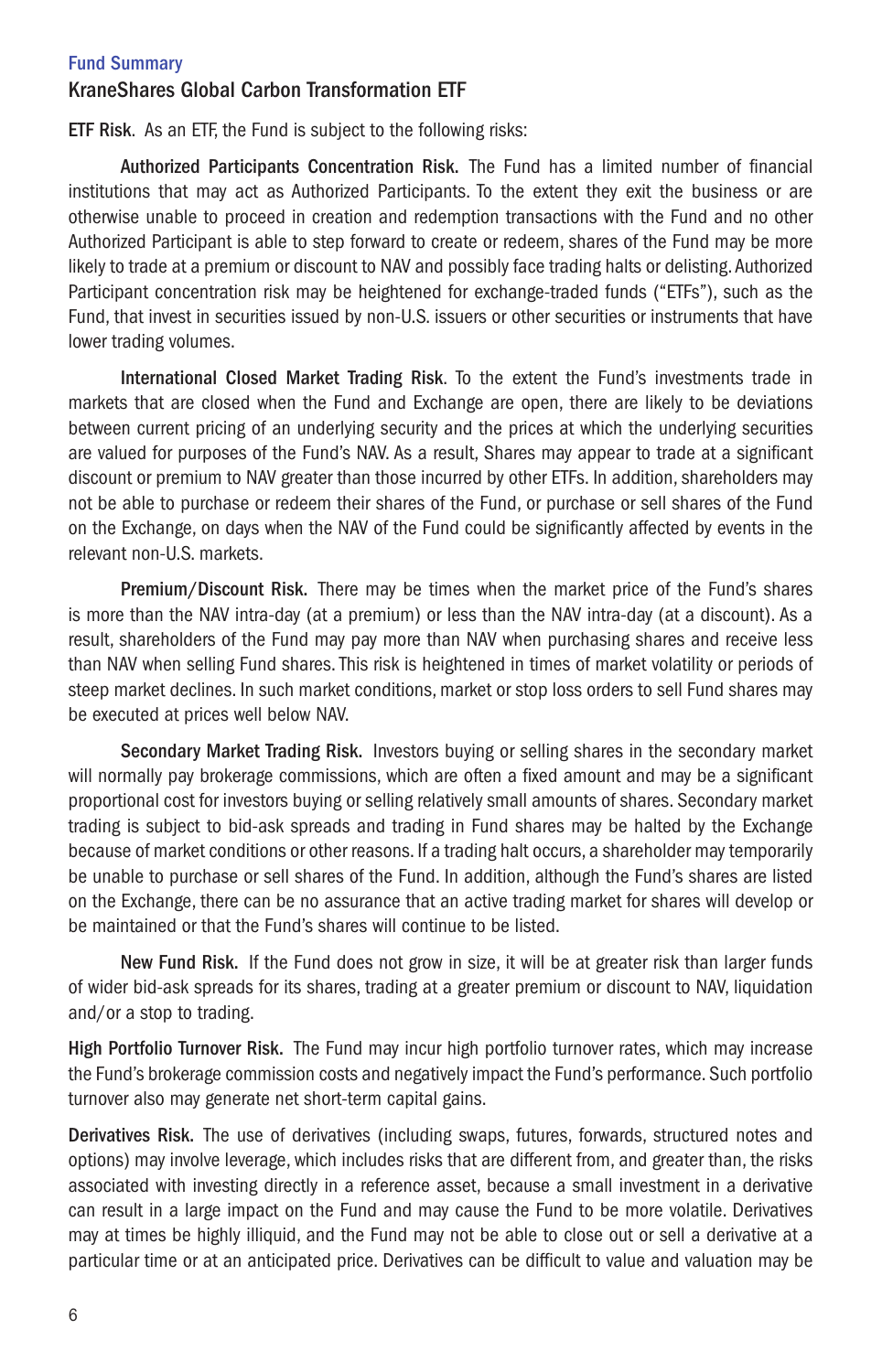# KraneShares Global Carbon Transformation ETF

more difficult in times of market turmoil. There may be imperfect correlation between the derivative and that of the reference asset, resulting in unexpected returns that could materially adversely affect the Fund. Certain derivatives (such as swaps and options) are bi-lateral agreements that expose the Fund to counterparty risk, which is the risk of loss in the event that the counterparty to an agreement fails to make required payments or otherwise comply with the terms of derivative. In that case, the Fund may suffer losses potentially equal to, or greater than, the full value of the derivative if the counterparty fails to perform its obligations. That risk is generally thought to be greater with over-the-counter (OTC) derivatives than with derivatives that are exchange traded or centrally cleared. Counterparty risks are compounded by the fact that there are only a limited number of ways available to invest in certain reference assets and, therefore, there may be few counterparties to swaps or options based on those reference assets. Many derivatives are subject to segregation requirements that require the Fund to segregate the market or notional value of the derivatives, which could impede the portfolio management of the Fund.

Non-Diversified Fund Risk. Because the Fund is non-diversified and may invest a greater portion of its assets in fewer issuers than a diversified fund, changes in the market value of a single portfolio holding could cause greater fluctuations in the Fund's share price than would occur in a diversified fund. This may increase the Fund's volatility and cause the performance of a single portfolio holding or a relatively small number of portfolio holdings to have a greater impact on the Fund's performance.

Securities Lending Risk. To the extent the Fund lends its securities, it may be subject to the following risks: (1) the securities in which the collateral is invested may not perform sufficiently to cover the applicable rebate rates paid to borrowers and related administrative costs; (2) delays may occur in the recovery of securities from borrowers, which could interfere with the Fund's ability to vote proxies or to settle transactions; and (3) although borrowers of the Fund's securities typically provide collateral in the form of cash that is reinvested in securities, there is the risk of possible loss of rights in the collateral should the borrower fail financially.

Cash and Cash Equivalents Risk. The Fund may hold cash or cash equivalents. Generally, such positions offer less potential for gain than other investments. This is particularly true when the market for other investments in which the Fund may invest is rapidly rising. If the Fund holds cash uninvested it will be subject to the credit risk of the depositing institution holding the cash.

# Performance Information

The Fund has not yet commenced operations, and therefore has no performance history. Once the Fund has completed a full calendar year of operations, a bar chart and table will be included in this Prospectus that will provide some indication of the risks of investing in the Fund by showing the variability of the Fund's return based on net assets and comparing the variability of the Fund's return to a broad measure of market performance. Once available, the Fund's current performance information will be available at www.kraneshares.com. Past performance does not necessarily indicate how the Fund will perform in the future.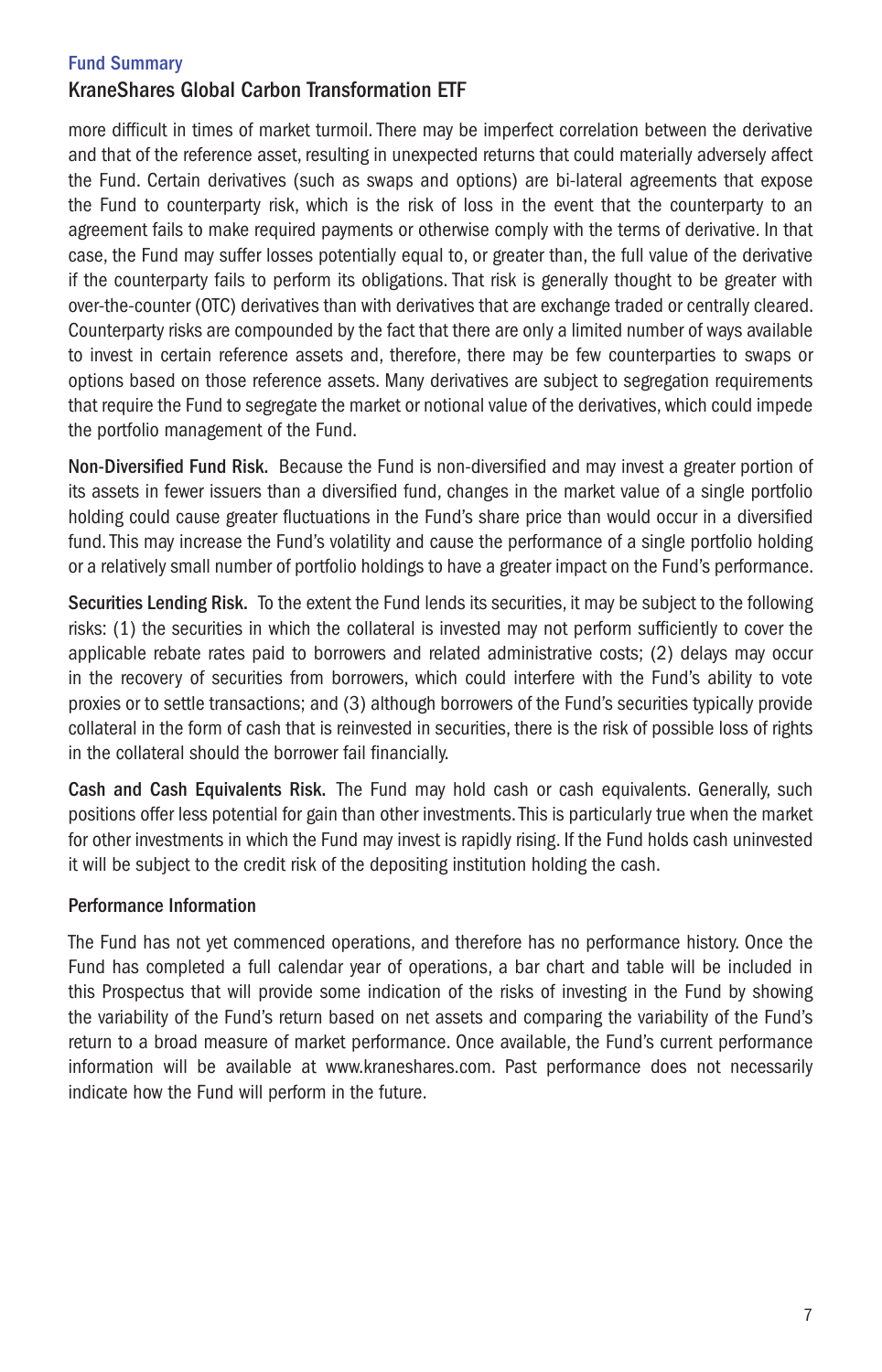# Fund Summary KraneShares Global Carbon Transformation ETF

# Management

# Investment Adviser

Krane Funds Advisors, LLC ("Krane" or "Adviser") serves as the investment adviser to the Fund.

# Portfolio Managers

Roger Mortimer, Portfolio Manager at the Adviser, and Luke Oliver, Managing Director at the Adviser, have served as the portfolio managers of the Fund since inception and they are primarily responsible for the day-to-day management of the Fund.

# Purchase and Sale of Fund Shares

Shares may be purchased and redeemed from the Fund only in "Creation Units" of 50,000 shares, or multiples thereof. As a practical matter, only institutions and large investors, such as market makers or other large broker-dealers, purchase or redeem Creation Units. Most investors will buy and sell shares of the Fund on the Exchange. Individual shares can be bought and sold throughout the trading day like other publicly traded securities through a broker-dealer on the Exchange. These transactions do not involve the Fund. The price of an individual Fund share is based on market prices, which may be different from its NAV. As a result, the Fund's shares may trade at a price greater than the NAV (at a premium) or less than the NAV (at a discount). An investor may incur costs attributable to the difference between the highest price a buyer is willing to pay to purchase shares of the Fund (bid) and the lowest price a seller is willing to accept for shares of the Fund (ask) when buying or selling shares in the secondary market (the "bid-ask spread"). Most investors will incur customary brokerage commissions and charges when buying or selling shares of the Fund through a broker-dealer.

Once the Fund commences operations, recent information regarding the Fund, including its NAV, market price, premiums and discounts, and bid ask spreads, will be available on the Fund's website at *www.kraneshares.com*.

# Tax Information

Fund distributions are generally taxable as ordinary income, qualified dividend income or capital gains (or a combination), unless your investment is in an IRA or other tax-advantaged retirement account, which may be taxable upon withdrawal.

# Payments to Broker-Dealers and Other Financial Intermediaries

If you purchase Fund shares through a broker-dealer or other financial intermediary (such as a bank), the Fund and its related companies may pay the intermediary for the sale of Fund shares and related services. These payments may create a conflict of interest by influencing the broker-dealer or other intermediary and your sales person to recommend the Fund over another investment. Ask your sales person or visit your financial intermediary's website for more information.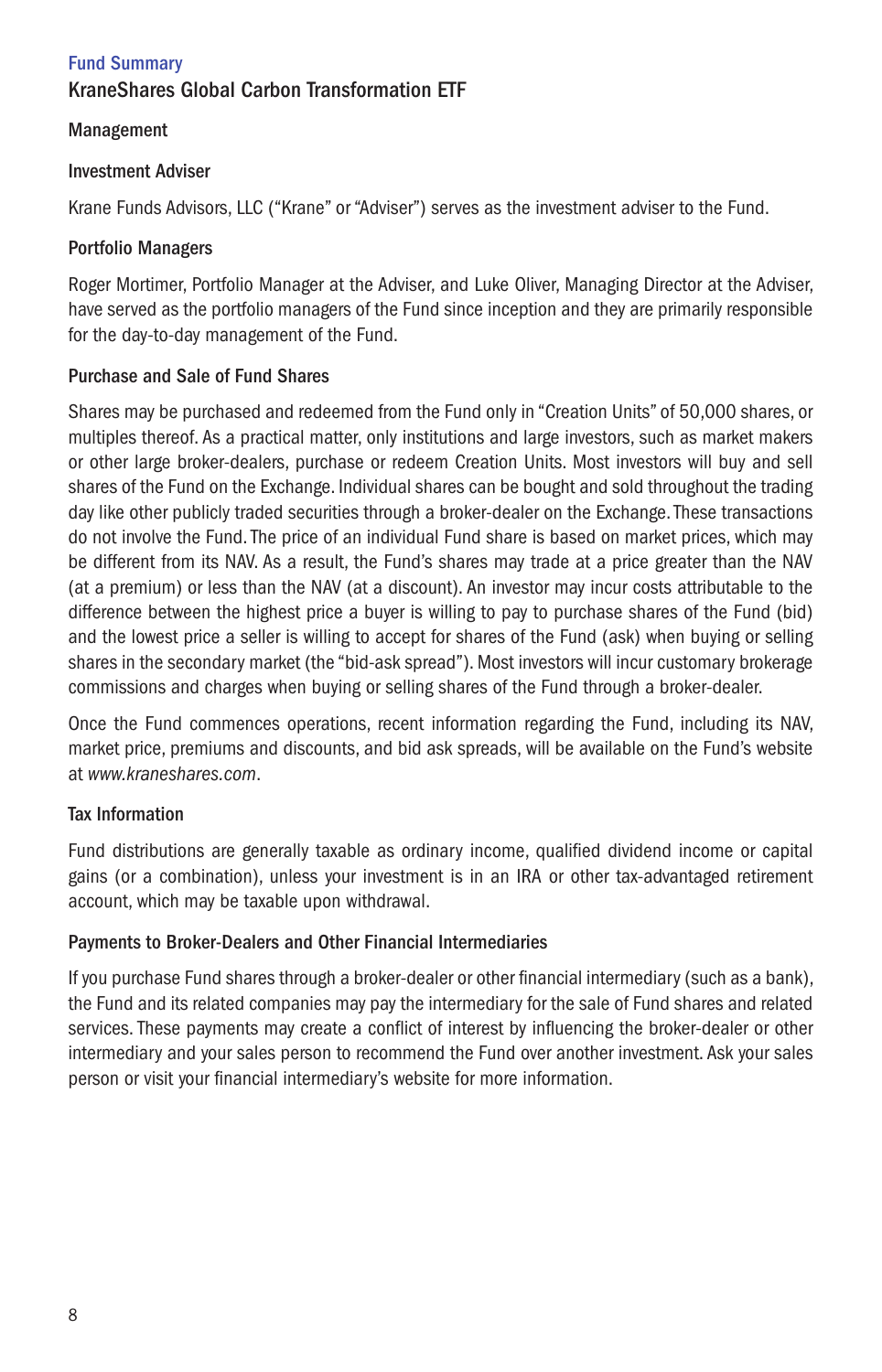Each of the policies described in this Prospectus is a non-fundamental policy that may be changed by the Board of Trustees of the Trust without shareholder approval. Certain fundamental policies of the Fund are set forth in the SAI.

# Additional Information about Principal Investment Strategies

To pursue its goal, the Fund will invest primarily in equity securities and depositary receipts of U.S. and foreign companies, including companies located in emerging markets, that are "Carbon Emissions Reducers". The Fund defines "Carbon Emissions Reducers" for these purposes to be companies that are taking material steps to reduce (1) the carbon footprint of their products and/or services or (2) the carbon footprint of other companies. This includes companies in the supply chain of such companies and companies that are increasing their business with the companies taking material steps to reduce their carbon footprint. Companies that are moving aggressively to profit from the decarbonization movement, such as by repurposing existing operations or investing in new technologies so as to reduce their carbon footprint in the future and companies that provide products or services, including intellectual property, that are designed to enable other businesses to reduce carbon emissions, are examples of Carbon Emissions Reducers. The Fund is actively-managed by Krane Funds Advisors, LLC (the "Adviser").

The Adviser believes that investing in Carbon Emissions Reducers may offer the potential for above-average long-term growth, especially if environmental, social and corporate governance ("ESG") factors become more consequential to investors. Since carbon dioxide emissions from human activities make up the majority of greenhouse gas ("GHG") emissions, the production, deployment and use of clean and low-emission energy technologies and processes to reduce carbon dioxide emissions is consistent with the broad social objective of reducing GHG emissions.

The Adviser seeks to invest in Carbon Emissions Reducers across industries, sectors and market capitalizations, including the energy, utilities, materials, industrials, and information technology sectors. The Adviser seeks to invest in companies that offer products and services that are expected to result in a future reduction of carbon emissions and benefit from the adoption of low-carbon emissions objectives. The Adviser's process seeks to estimate the future valuations of companies not only based on current financial metrics, but also inclusive of the Adviser's assessment of the potential future value of their decarbonization efforts. At the time of investment by the Fund, a company may not be a low carbon emitter, but rather will be actively seeking to reduce its carbon footprint and/or the carbon footprint of its suppliers and customers. For example, a producer of offshore oil drilling machinery would qualify for investment if it were repurposing its capabilities to develop offshore wind energy turbines.

Criteria that the Adviser may consider in selecting companies for the Fund's portfolio include:

- a company's position in its industry;
- its stated commitment to decarbonization and the existence of disclosed strategies and/or management incentives tied to successful decarbonization initiatives;
- its assets, products, customer base and exposure to geographic locations that the Adviser expects to benefit from decarbonization trends;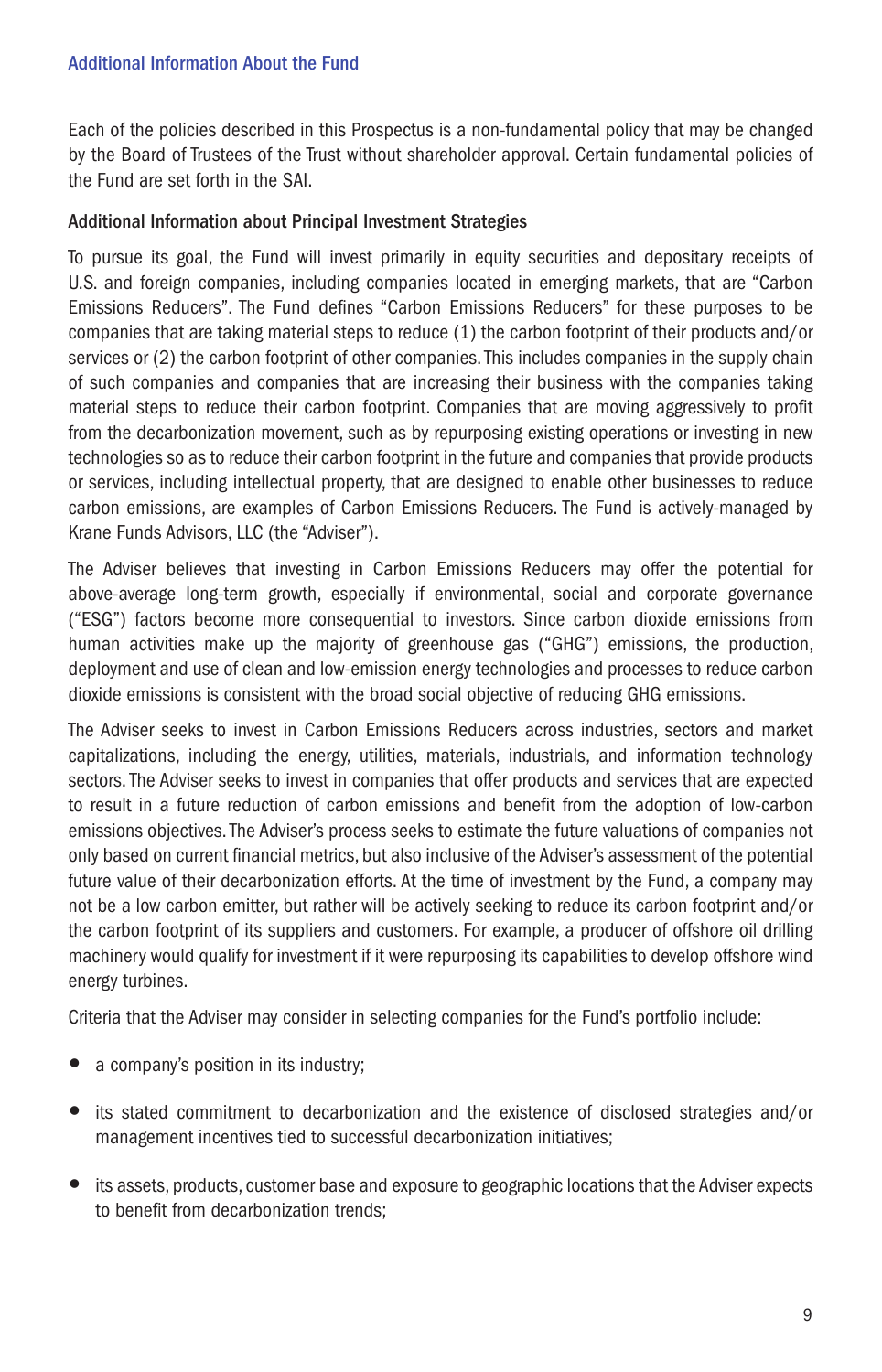- its ability to derive and maintain a competitive advantage from its existing market position, processes, technologies and customer relationships as businesses transition to address decarbonization objectives;
- its capital allocation strategy, particularly with respect to decarbonization;
- its corporate and capital structure activity (including mergers, acquisitions and divestitures) to the extent it appears to the Adviser to be designed to facilitate an accelerated decarbonization transition;
- its prospective growth rate, potential returns and security valuation, from its investments in decarbonization-related areas; and
- $\bullet$  its shareholder base, including the perceived motivations of its shareholders.

Using proprietary, fundamental, bottom-up analysis of company-disclosed and third-party data, the Adviser analyzes sectors and industries that the Adviser expects to be impacted by societal, shareholder or governmental pressure to decarbonize, seeking to identify those in which positive business impacts from decarbonization appear most likely. Within each such sector and industry, the Adviser seeks to identify for the Fund companies that are well-positioned to benefit from the transition to a decarbonized world. The Adviser will exit a position if, in the opinion of the Adviser, a more attractive investment opportunity exists and/or if the thesis that drove the investment is no longer present.

Under normal circumstances, the Fund will invest in approximately 30 to 50 companies. The Fund defines emerging markets as those in the MSCI Emerging Markets Index. The Fund may invest in derivative instruments (including swaps, futures, forwards, structured notes and options) for investment purposes, which may include altering the Fund's exposure to currencies, sectors and individual issuers.

The Fund is non-diversified.

The Fund may engage in securities lending.

*Temporary Defensive Positions*. From time to time, the Fund may take temporary defensive positions that are inconsistent with its principal investment strategies in attempting to respond to adverse market, economic, political, or other conditions. In those instances, the Fund may hold up to 100% of its assets in cash; short-term U.S. government securities and government agency securities; investment grade money market instruments; money market mutual funds; investment grade fixed income securities; repurchase agreements; commercial paper; cash equivalents; and exchange-traded investment vehicles that principally invest in the foregoing instruments. As a result of engaging in these temporary measures, the Fund may not achieve its investment objective.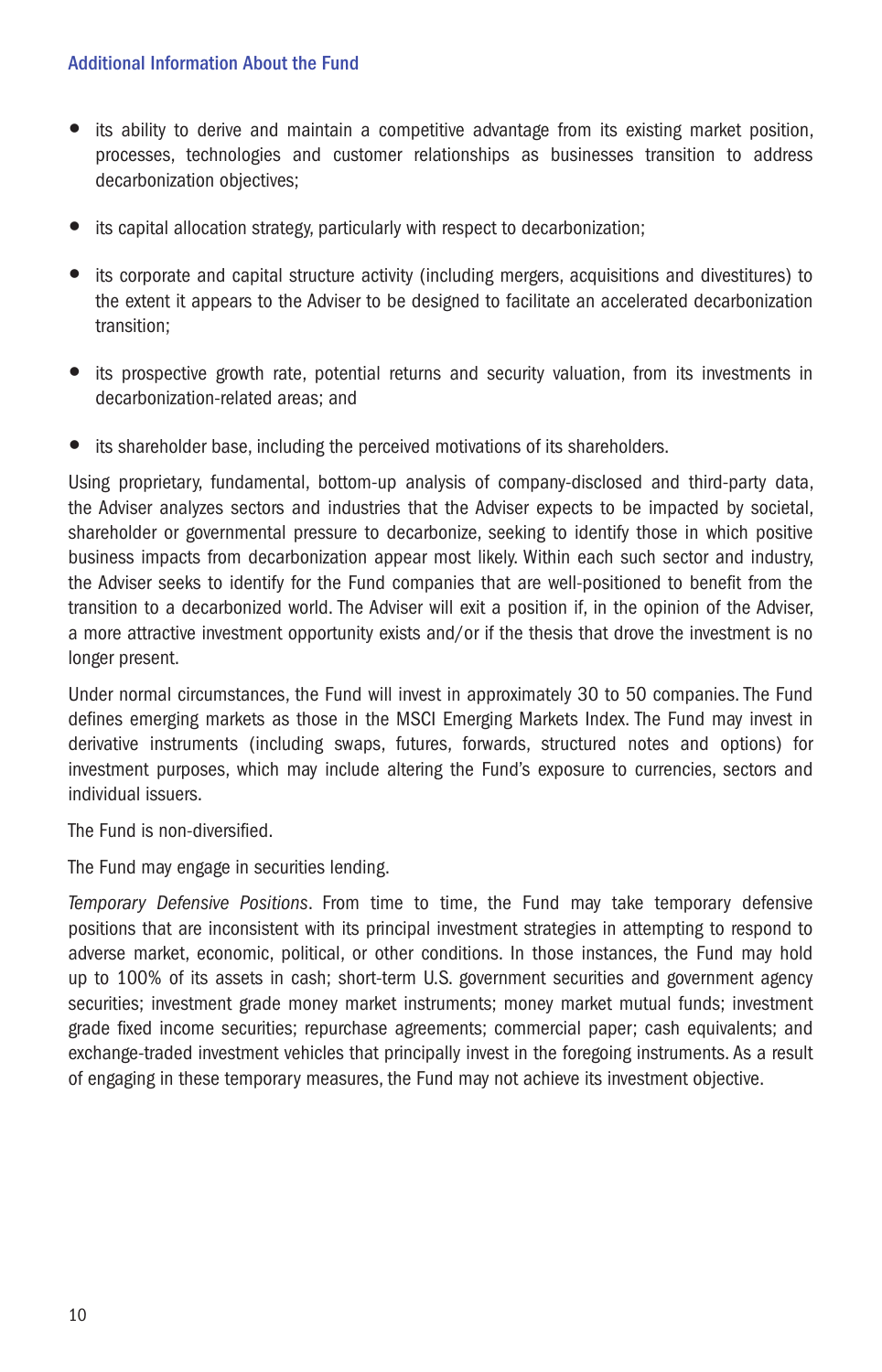#### Investment Risks

The following section provides additional information regarding certain of the principal risks of investing in the Fund. An investment in the Fund is not a deposit with a bank and is not insured or guaranteed by the Federal Deposit Insurance Corporation or any other government agency. An investment in the Fund involves a risk of a total loss. There is no guarantee that the Fund will meet its investment objective.

Cash and Cash Equivalents Risk. The Fund may hold cash or cash equivalents. Generally, such positions offer less potential for gain than other investments. Holding cash or cash equivalents, even strategically, may lead to missed investment opportunities. This is particularly true when the market for other investments in which the Fund may invest is rapidly rising. If the Fund holds cash uninvested it will be subject to the credit risk of the depositing institution holding the cash.

Clean and Low-Emission Energy Technology Risk. A wide range of clean and low-emission energy technologies and processes are being advanced as candidates for adoption by corporations seeking to decarbonize their operations. There can be no assurance that any particular technology will be economically deployed to achieve the desired corporate objectives, and individual technologies implemented by corporations in the pursuit of decarbonization may differ in cost and efficacy than expected. The Fund will invest in companies producing and utilizing a variety of clean and emission reducing energy technologies and approaches. As a result, the Adviser seeks to minimize the risk to the Fund from the reliance on any particular technological approach. At the time of investment by the Fund, a company may not be a low carbon emitter, but rather will be actively seeking to reduce its carbon footprint, the carbon footprint of its suppliers and/or customers, and/or develop new revenue streams from decarbonization activities.

Decarbonization Government Policy Risk. The adoption of clean and low-emission energy technologies and processes is currently driven in part by government policies targeting reduced greenhouse gas (GHG) emissions. Currently, more than 100 countries have committed to becoming carbon neutral by 2050, with many of them having earlier target dates. If governments globally were to abandon or diminish their GHG reduction initiatives, this may have the effect of reducing the corporate incentives to adopt clean and low-emission energy technologies and processes, resulting in less activity in this area and potentially adversely affecting the Fund.

Depositary Receipts Risk. The Fund may hold the securities of foreign companies in the form of depositary receipts, including American Depositary Receipts ("ADRs") and Global Depositary Receipts. Investing in depositary receipts entails additional risks associated with foreign investments. The underlying securities of the depositary receipts in the Fund's portfolio are subject to fluctuations in foreign currency exchange rates that may affect the value of the Fund's portfolio. In addition, the value of the securities underlying the depositary receipts may change materially when the U.S. markets are not open for trading, which will affect the value of the depositary receipts. Like direct investments in foreign securities, investments in depositary receipts involve political and economic risks distinct from those associated with investing in the securities of U.S. issuers.

ADRs are U.S. dollar-denominated receipts representing shares of foreign-based corporations. ADRs are issued by U.S. banks or trust companies, and entitle the holder to all dividends and capital gains that are paid out on the underlying foreign shares. Investment in ADRs may be less liquid than the underlying shares in their primary trading market. "Sponsored" depositary receipts are established jointly by a depositary and the underlying issuer, whereas "unsponsored" depositary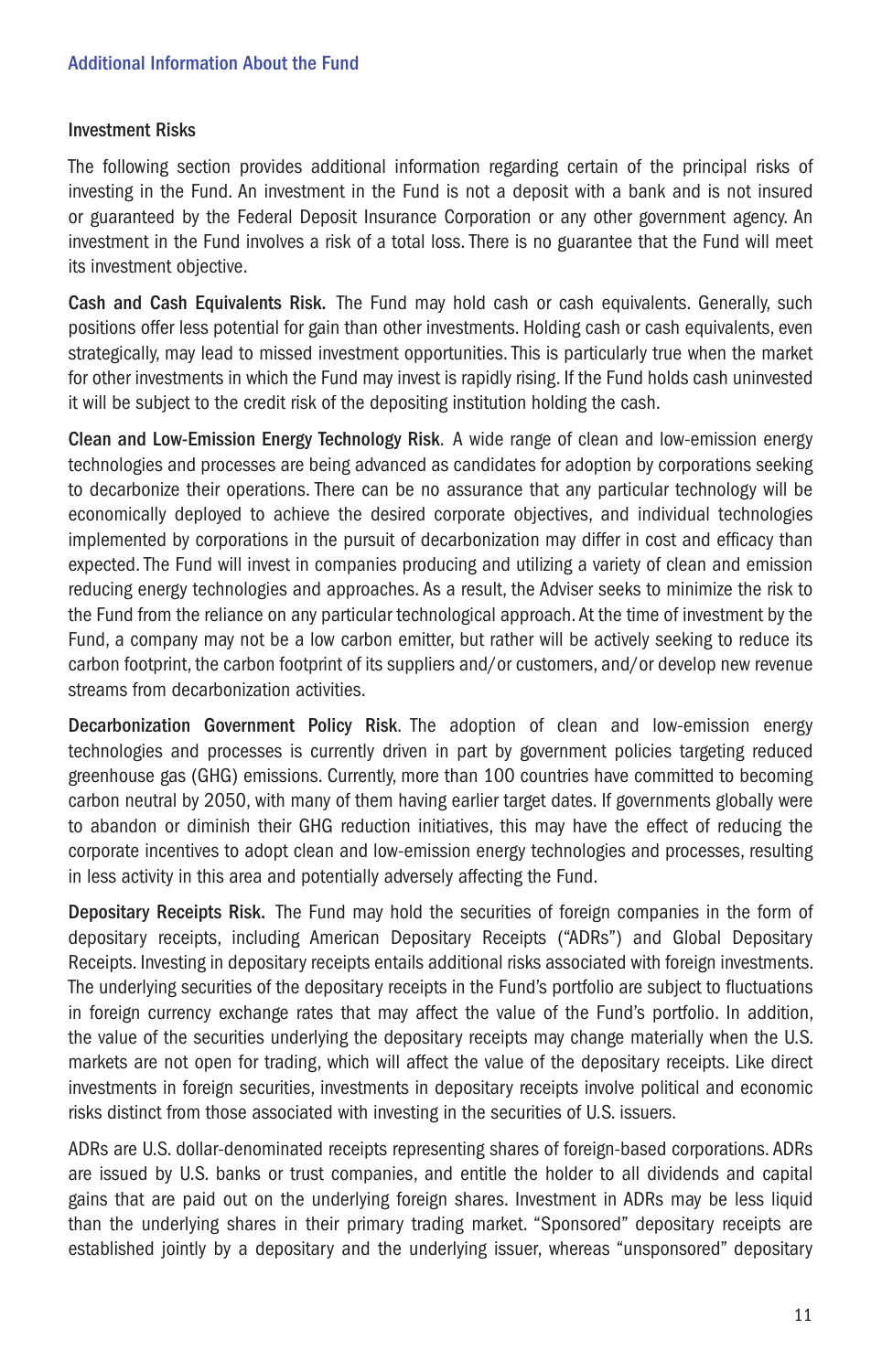receipts may be established by a depositary without participation by the underlying issuer. Holders of an unsponsored depositary receipt generally bear all the costs associated with establishing the unsponsored depositary receipt. In addition, the issuers of the securities underlying unsponsored depositary receipts are not obligated to disclose material information in the United States and, therefore, there may be less information available regarding such issuers and there may not be a correlation between such information and the market value of the depositary receipts.

Depositary receipts may also be unregistered and unlisted, and may be purchased in the public markets or restricted securities that can be offered and sold only to "qualified institutional buyers" under Rule 144A of the Securities Act of 1933, as amended (the "Securities Act"). If a particular investment in such ADRs becomes illiquid, that investment will be included within the Fund's limitation on investment in illiquid securities. Moreover, if adverse market conditions were to develop during the period between the Fund's decision to sell these types of ADRs and the point at which the Fund is permitted or able to sell such security, the Fund might obtain a price less favorable than the price that prevailed when it decided to sell or may be unable to sell it at all.

Derivatives Risk. Derivatives are financial instruments, such as swaps, futures, forwards, structured notes and options, whose values are based on the value of one or more reference assets, such as a security, asset, currency, interest rate or index. Derivatives involve risks different from, and possibly greater than, the risks associated with investing directly in securities and other more traditional investments. For example, derivatives involve the risk of mispricing or improper valuation and the risk that changes in the value of a derivative may not correlate perfectly with the reference asset(s). Derivative transactions can create investment leverage, which implicates risks greater than those associated with investing directly in a reference asset, because a small investment in a derivative can result in a large impact on the Fund and may cause the Fund to be more volatile.

Many derivative transactions are entered into "over-the-counter" (not on an exchange or contract market); as a result, the value of such a derivative transaction will depend on the ability and the willingness of the Fund's counterparty to perform its obligations under the transaction. If a counterparty were to default on its obligations, the Fund's contractual remedies against such counterparty may be subject to bankruptcy and insolvency laws, which could affect the Fund's rights as a creditor (e.g., the Fund may not receive the net amount of payments that it is contractually entitled to receive). A liquid secondary market may not always exist for the Fund's derivative positions at any time. If a derivative transaction is centrally cleared, it will be subject to the rules of the clearing exchange and subject to risks associated with the exchange.

Derivatives can be illiquid and imperfectly correlate with the reference asset(s), resulting in unexpected returns that could materially adversely affect the Fund. Some derivatives can have the potential for unlimited loss. Many derivatives are subject to segregation requirements, pursuant to which the Fund must segregate the market or notional value of the derivatives and which could impede the portfolio management of the Fund. It is possible that developments in the derivatives market, including ongoing or potential government regulation, could adversely affect the Fund's ability to enter into new derivatives agreements, terminate existing derivative agreements or to realize amounts to be received under such instruments.

Counterparty Risk. Because many derivatives are an obligation of the counterparty rather than a direct investment in the reference asset, the Fund may suffer losses potentially equal to, or greater than, the full value of the derivative if the counterparty fails to perform its obligations under the derivative agreement as a result of bankruptcy or otherwise. Any loss would result in a reduction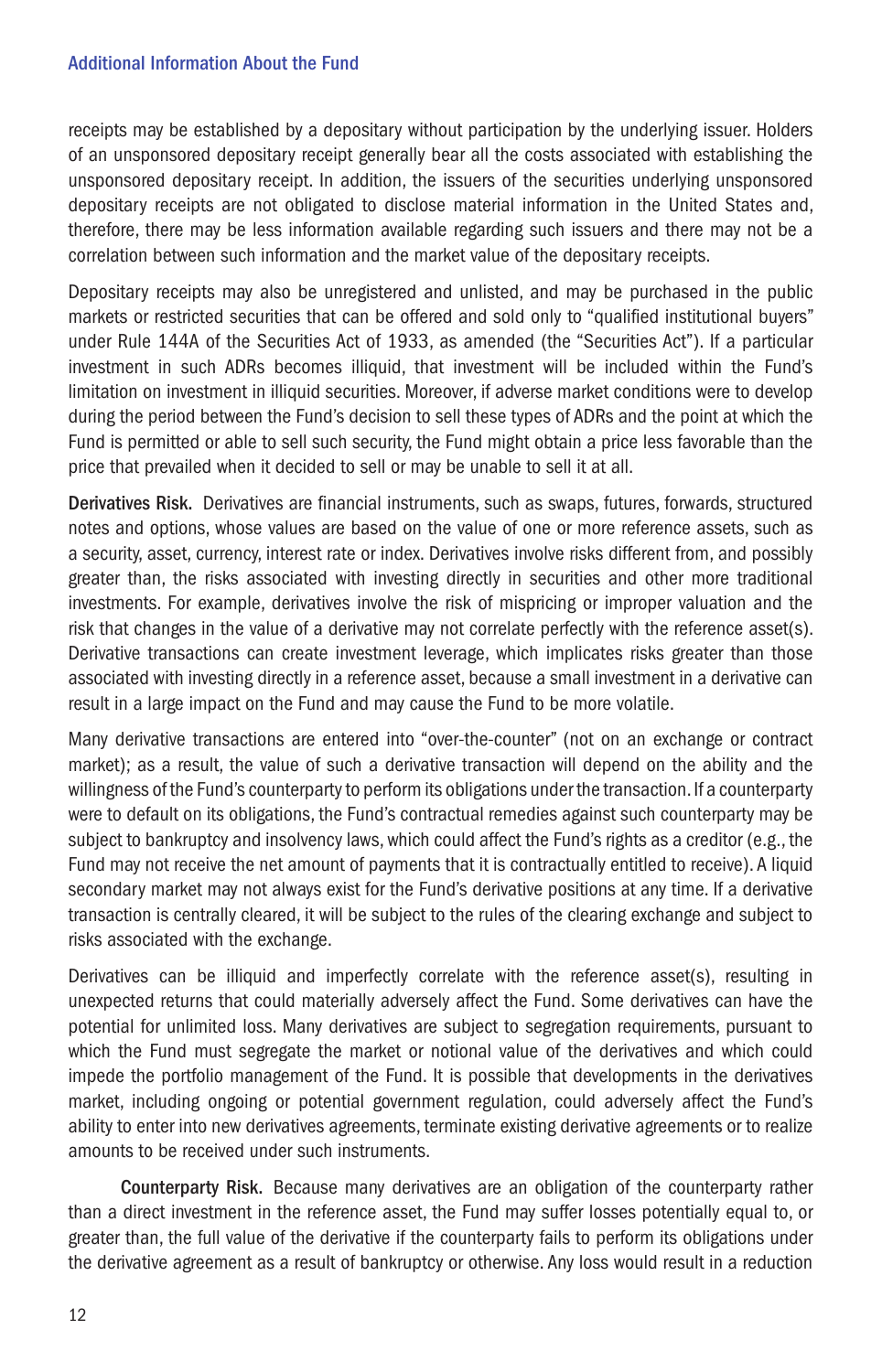in the NAV of the Fund and will likely impair the Fund's ability to achieve its investment objective. The counterparty risk associated with the Fund's investments will be greater if the Fund uses only a limited number of counterparties. If there are only a few potential counterparties, the Fund, subject to applicable law, may enter into transactions with as few as one counterparty at any time.

Forward Currency Contracts Risk. A forward foreign currency contract involves a negotiated obligation to purchase or sell a specific currency at a future date (with or without delivery required), which may be any fixed number of days from the date of the contract agreed upon by the parties, at a price set at the time of the contract. Forward foreign currency contracts are not traded on exchanges; rather, a bank or dealer will act as agent or as principal in order to make or take future delivery, exposing the Fund to counterparty risk.

Futures Risk. In addition to the above, risks associated with the use of futures contracts include the following: (i) an imperfect correlation between movements in prices of futures contracts and movements in the value of the reference asset(s) it is designed to simulate; and (ii) the possibility of an illiquid secondary market for a futures contract and the resulting inability to close a position prior to its maturity date. When the Fund purchases or sells a futures contract, it is subject to daily variation margin calls that could be substantial. If the Fund has insufficient cash to meet daily variation margin requirements, it might need to sell securities at a time when such sales are disadvantageous.

Leveraging Risk. The Fund's investment in derivative instruments provide leveraged exposure. The Fund's investment in these instruments generally requires a small investment relative to the amount of investment exposure assumed. As a result, such investments may give rise to losses that exceed the amount invested in those instruments. The use of derivatives may expose the Fund to potentially dramatic losses (or gains) in the value of a derivative or other financial instrument and, thus, in the value the Fund's portfolio. The cost of investing in such instruments generally increases as interest rates increase, which will lower the Fund's return.

Swaps Risk. To the extent the Fund invests in swaps, it will be subject to the risk that the number of counterparties able to enter into swaps to provide exposure to a desired reference asset may be limited. Swaps are of limited duration and there is no guarantee that swaps entered into with a counterparty will continue indefinitely. Accordingly, the duration of a swap depends on, among other things, the ability of the Fund to renew the expiration period of the relevant swap at agreed upon terms.

Emerging Markets Risk. Investments in developing or emerging markets issuers involve additional risks relating to political, economic, or regulatory conditions not associated with investments in U.S. securities and instruments. For example, in comparison with developed markets, developing and emerging markets may be subject to greater market volatility; greater risk of asset seizures and capital controls; lower trading volume and liquidity; greater social, political and economic uncertainty; governmental controls on foreign investments and limitations on repatriation of invested capital; greater risk of market shutdown; lower disclosure, corporate governance, auditing and financial reporting standards; fewer protections of property rights; restrictions on the transfer of securities or currency; and settlement and trading practices that differ from U.S. or developed markets. Shareholder claims and legal remedies that are common in the United States may be difficult or impossible to pursue in many emerging market countries. In addition, due to jurisdictional limitations, matters of comity and various other factors, U.S. authorities may be limited in their ability to bring enforcement actions against non-U.S. companies and non-U.S. persons in certain emerging market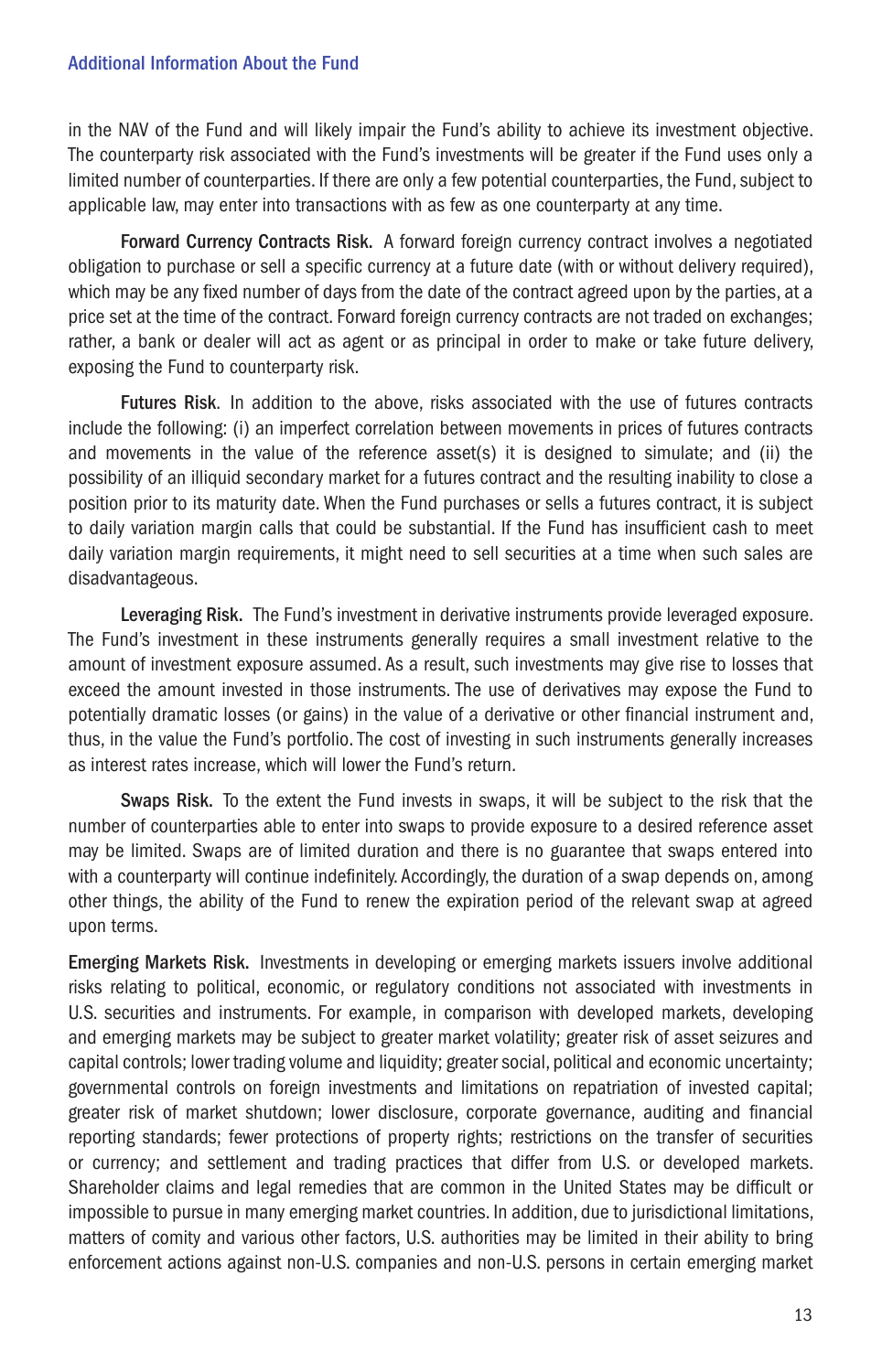countries. Most emerging market companies are not subject to the uniform accounting, auditing and financial reporting requirements applicable to issuers in the United States, which may impact the availability and quality of information about emerging market issuers. Additionally, in times of market stress, regulatory authorities of different emerging market countries may apply varying techniques and degrees of intervention. Securities of issuers traded on foreign exchanges may be suspended, either by the issuers themselves, by an exchange, or by governmental authorities. The likelihood of such suspensions may be higher for securities of issuers in emerging or less-developed market countries than in countries with more developed markets. Trading suspensions may be applied from time to time to the securities of individual issuers for reasons specific to that issuer, or may be applied broadly by exchanges or governmental authorities in response to market events. Suspensions may last for significant periods of time, during which trading in the securities and in instruments that reference the securities, such as derivative instruments, may be halted. Each of these factors may impact the ability of the Fund to buy, sell or otherwise transfer securities, adversely affect the trading market and price for Fund shares, and cause the Fund to decline in value.

Energy Sector Risk. Investments in, and/or exposure to, the energy sector may be highly volatile and can change quickly and unpredictably due to a number of factors, including political, legislative and/or regulatory changes, adverse market conditions, increased competition affecting the energy sector, financial, accounting and tax matters and other events that the Fund cannot control. In addition, the value of energy commodities may fluctuate widely due to changes in supply and demand. The energy sector is typically cyclical and highly dependent upon commodities and energy prices. Issuers in this sector are usually subject to substantial government regulation and may be subject to contractual fixed pricing, which may increase the cost of business and limit these issuers' earnings, and a significant portion of their revenues depends on a relatively small number of customers, including governmental entities and utilities.

Equity Securities Risk. Equity securities are subject to volatile changes in value that may be attributable to market perception of a particular issuer or to general stock market fluctuations that affect all issuers. Investments in equity securities are subject to volatile changes in market value and their values may be more volatile than investments in other asset classes. In the event of liquidation, equity securities are generally subordinate in rank to debt and other securities of the same issuer.

ETF Risk. As an ETF, the Fund is subject to the following risks:

Authorized Participants Concentration Risk. The Fund has a limited number of financial institutions that may act as Authorized Participants. To the extent they exit the business or are otherwise unable to proceed in creation and redemption transactions with the Fund and no other Authorized Participant is able to step forward to create or redeem, shares of the Fund may be more likely to trade at a premium or discount to NAV and possibly face trading halts or delisting. Authorized Participant concentration risk may be heightened for exchange-traded funds ("ETFs"), such as the Fund, that invest in securities issued by non-U.S. issuers or other securities or instruments that have lower trading volumes.

International Closed Market Trading Risk. To the extent the Fund's investments trade in markets that are closed when the Fund and Exchange are open, there are likely to be deviations between current pricing of an underlying security and the prices at which the underlying securities are valued for purposes of the Fund's NAV. As a result, Shares may appear to trade at a significant discount or premium to NAV greater than those incurred by other ETFs. In addition, shareholders may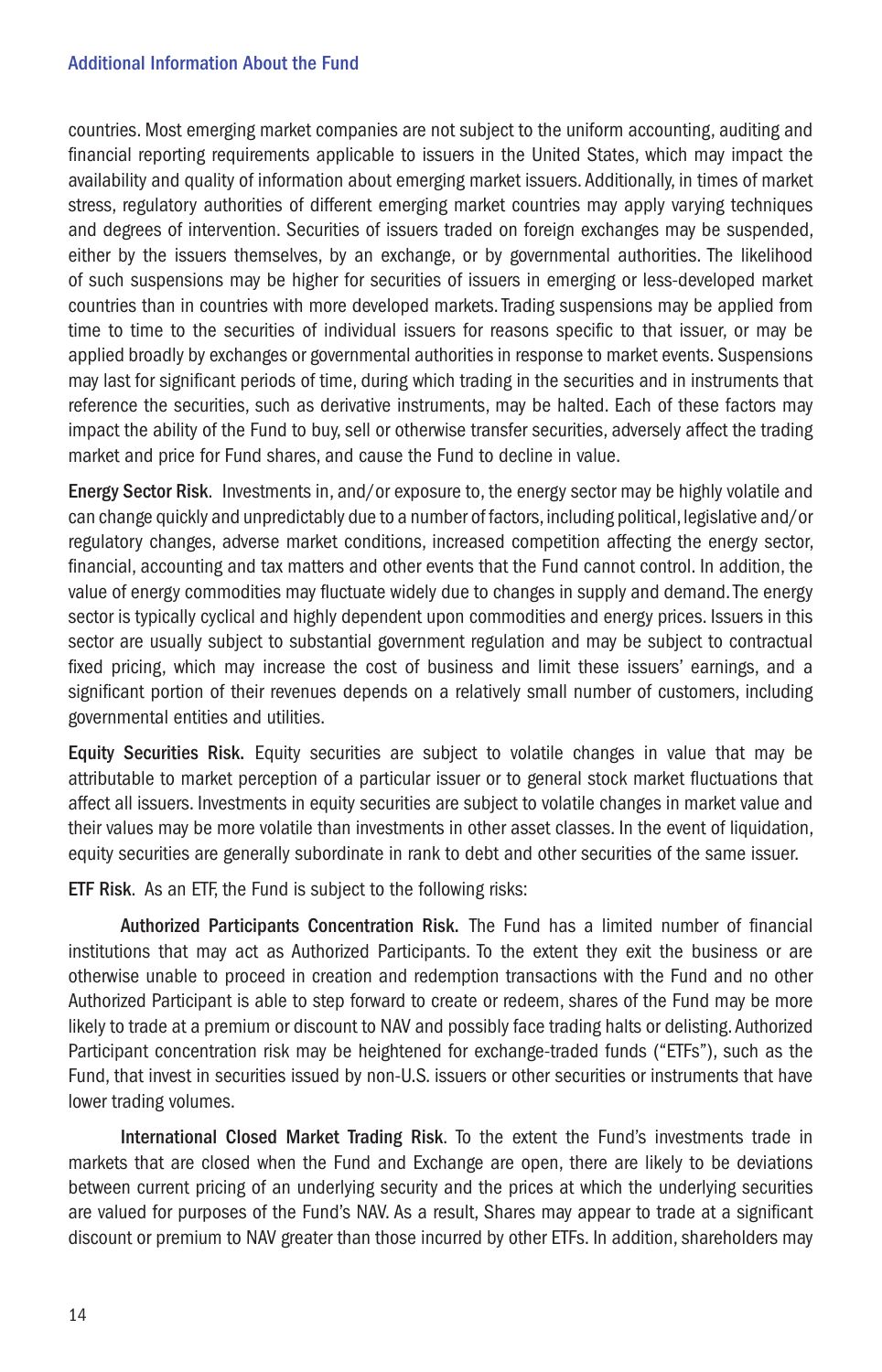not be able to purchase or redeem their shares of the Fund, or purchase or sell shares of the Fund on the Exchange, on days when the NAV of the Fund could be significantly affected by events in the relevant non-U.S. markets.

Premium/Discount Risk. The NAV of the Fund's shares will generally fluctuate with changes in the market value of the Fund's securities holdings. The market prices of Fund shares will generally fluctuate in accordance with changes in the Fund's NAV and supply and demand of shares on the secondary market. It cannot be predicted whether Fund shares will trade below (at a discount), at or above (at a premium) their NAV. As a result, shareholders of the Fund may pay more than NAV when purchasing shares and receive less than NAV when selling Fund shares. This risk is heightened in times of market volatility or periods of steep market declines. In such market conditions, market or stop-loss orders to sell Fund shares may be executed at market prices that are significantly below NAV. Price differences may be due, in part, to the fact that supply and demand forces at work in the secondary trading market for shares may be closely related to, but not identical to, the same forces influencing the prices of the securities of the Fund trading individually. The market prices of Fund shares may deviate significantly from the NAV of the shares during periods of market volatility or if the Fund's holdings are or become more illiquid. Disruptions to creations and redemptions may result in trading prices that differ significantly from the Fund's NAV. In addition, market prices of Fund shares may deviate significantly from the NAV if the number of Fund shares outstanding is smaller or if there is less active trading in Fund shares. Investors purchasing and selling Fund shares in the secondary market may not experience investment results consistent with those experienced by those creating and redeeming directly with the Fund.

Secondary Market Trading Risk. Investors buying or selling shares in the secondary market will normally pay brokerage commissions, which are often a fixed amount and may be a significant proportional cost for investors buying or selling relatively small amounts of shares. In addition, secondary market investors will incur the cost of the difference between the price that an investor is willing to pay for shares (the bid price) and the price at which an investor is willing to sell shares (the ask price). This difference in bid and ask prices is often referred to as the "spread" or "bid-ask spread." The bid-ask spread, which increases the cost of purchasing and selling Fund shares, varies over time for shares based on trading volume and market liquidity, and is generally lower if the Fund's shares have more trading volume and market liquidity and higher if the Fund's shares have little trading volume and market liquidity. Increased market volatility may cause increased bid-ask spreads.

Although Fund shares are listed for trading on the Exchange, there can be no assurance that an active trading market for such shares will develop or be maintained or that the Fund's shares will continue to be listed. Trading in Fund shares may be halted due to market conditions or for reasons that, in the view of the Exchange, make trading in shares inadvisable. In addition, trading in shares is subject to trading halts caused by extraordinary market volatility pursuant to Exchange "circuit breaker" rules. There can be no assurance that the requirements of the Exchange necessary to maintain the listing of any Fund will continue to be met or will remain unchanged or that the shares will trade with any volume, or at all.

ETF Risk - New Fund Risk. If the Fund does not grow large in size once it commences trading, it will be at greater risk than larger funds of wider bid-ask spreads for its shares, trading at a greater premium or discount to NAV, liquidation and/or a trading halt.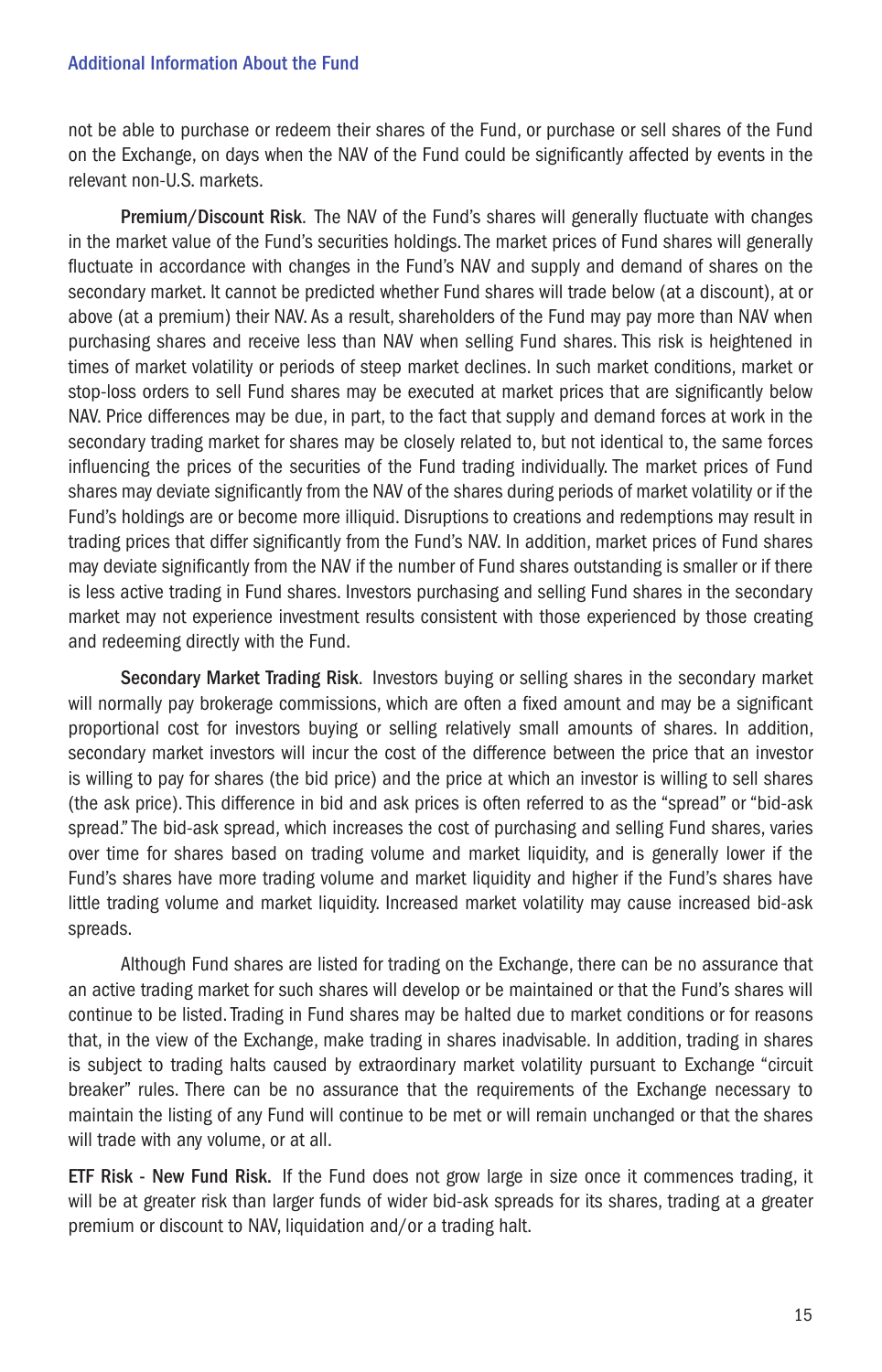Foreign Securities Risk. Investment in foreign securities may involve higher costs than investment in U.S. securities, including higher transaction and custody costs as well as the imposition of additional taxes by foreign governments. Foreign investments may also involve risks associated with currency exchange rates, less complete financial information about the issuers, less market liquidity, more market volatility and political and economic instability. Future political and economic developments, the possible imposition of withholding taxes on dividend income, the possible seizure or nationalization of foreign holdings, the possible establishment of exchange controls or freezes on the convertibility of currency, or the adoption of other governmental restrictions might adversely affect an investment in foreign securities. Additionally, foreign issuers, especially issuers in emerging markets, may be subject to less stringent regulation, and to different accounting, auditing, recordkeeping, financial reporting, and investor protection requirements. Investments in foreign securities typically are less liquid than investments in U.S. securities. The value of foreign securities may change materially when the U.S. markets are not open for trading.

Income from securities of non-U.S. issuers, including gains on the sale of such securities, may be subject to foreign taxes, which would be the responsibility of the Fund. Even if the Fund qualifies to pass these taxes through to shareholders, the ability to claim a credit for such taxes may be limited, particularly in the case of taxes on capital gains.

Foreign markets may have clearance and settlement procedures that make it difficult for the Fund to buy and sell securities. This could result in a loss to the Fund by causing the Fund to be unable to dispose of an investment or to miss an attractive investment opportunity, or by causing the Fund's assets to be uninvested for some period of time, or cause the Fund to face delays or difficulties in meeting shareholder redemptions.

From time to time, certain of the issuers of securities purchased by the Fund may operate in, or have dealings with, countries that may become subject to sanctions or embargoes imposed by the U.S. Government and the United Nations and/or countries identified by the U.S. Government as state sponsors of terrorism. A company may suffer damage to its reputation and value if it is identified as such a company. Any Fund investment in such companies will be indirectly subject to those risks.

High Portfolio Turnover Risk. The Fund may incur high turnover rates. This may increase the Fund's brokerage commission costs. The performance of the Fund could be negatively impacted by the increased brokerage commission costs incurred by the Fund. Rapid portfolio turnover also exposes shareholders to a higher current realization of net short-term capital gains, distributions of which would generally be taxed to you as ordinary income and thus cause you to pay higher taxes.

Industrials Sector Risk. The industrials sector includes companies engaged in the manufacture and distribution of capital goods, such as those used in defense, construction and engineering, companies that manufacture and distribute electrical equipment and industrial machinery and those that provide commercial and transportation services and supplies. Companies in the industrials sector may be adversely affected by changes in government regulation, world events and economic conditions. Government regulation may in particular affect the aerospace and defense companies, which rely to a significant extent on government demand for their products and services. Transportation companies, another component of the industrials sector, are subject to sharp price movements resulting from changes in the economy, fuel prices, labor agreements and insurance costs.

Information Technology Sector Risk. Market or economic factors impacting information technology companies and companies that rely heavily on technology advances could have a major effect on the value of stocks in the information technology sector. The value of stocks of technology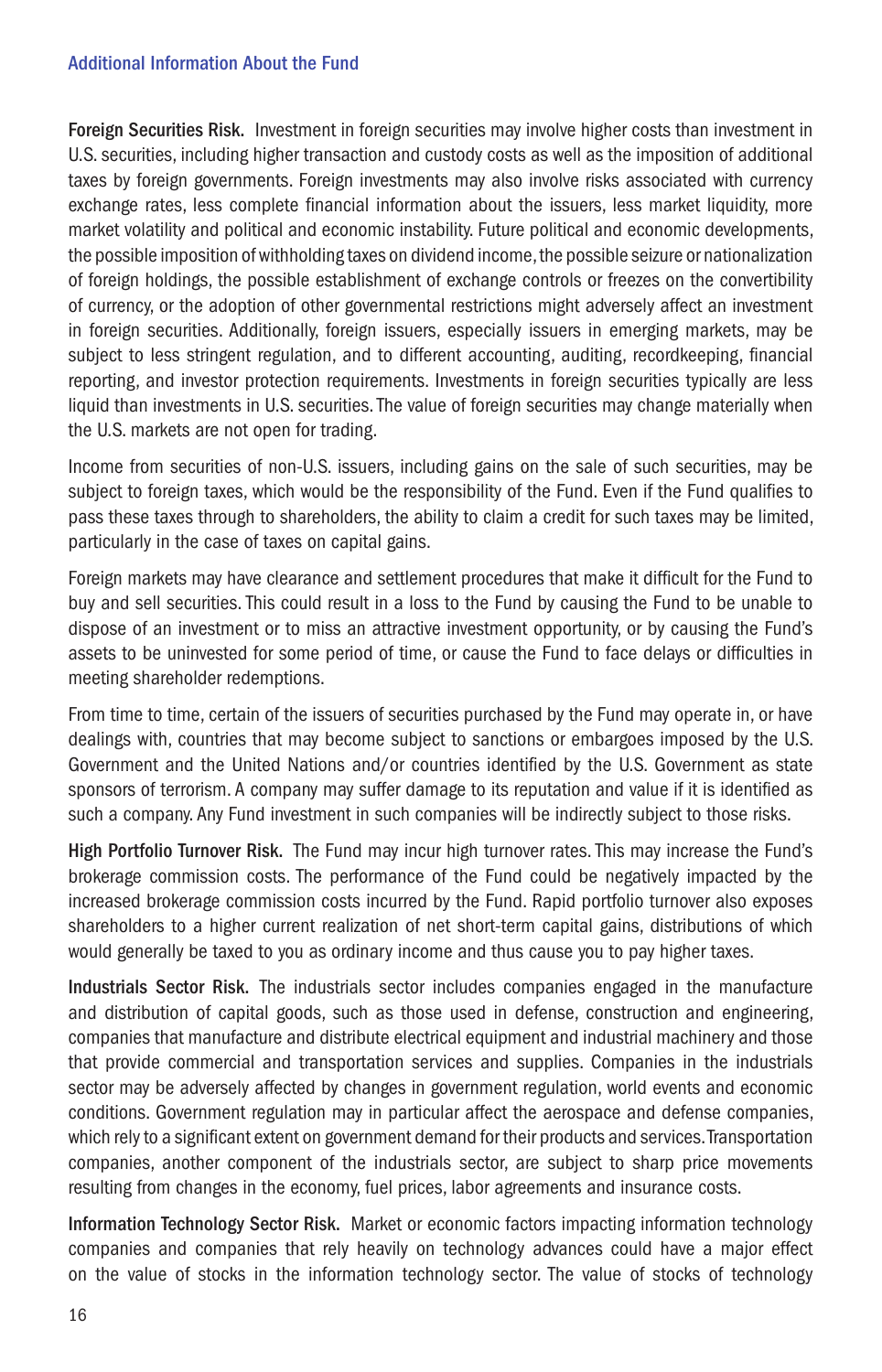companies and companies that rely heavily on technology is particularly vulnerable to rapid changes in technology product cycles, rapid product obsolescence, government regulation and competition, both domestically and internationally, including competition from competitors with lower production costs. Information technology companies and companies that rely heavily on technology, especially those of smaller, less-seasoned companies, tend to be more volatile than the overall market. Information technology companies are heavily dependent on patent and intellectual property rights, the loss or impairment of which may adversely affect profitability. Additionally, companies in the information technology sector may face dramatic and often unpredictable changes in growth rates and competition for the services of qualified personnel.

Large Capitalization Company Risk. Investments in large capitalization companies may go in and out of favor based on market and economic conditions and may underperform other market segments. Some large capitalization companies may be unable to respond quickly to new competitive challenges and attain the high growth rate of successful smaller companies, especially during extended periods of economic expansion. As such, returns on investments in stocks of large capitalization companies could trail the returns on investments in stocks of small and mid-capitalization companies.

Management Risk. The Fund is actively-managed and may not meet its investment objective based on the Adviser's success or failure to implement investment strategies for the Fund. The Adviser's evaluations and assumptions regarding investments, markets, trends, and other factors may not successfully achieve the Fund's investment objective given actual market conditions

Market Risk. The values of the Fund's holdings could decline generally or could underperform other investments. Market fluctuations could be caused by such factors as economic and political developments, changes in interest rates and perceived trends in securities prices. Recent developments in relations between the United States and its trading partners have heightened concerns of increased tariffs and restrictions on trade between the U.S. and other countries. An increase in tariffs or trade restrictions, or even the threat of such developments, could lead to a significant reduction in international trade, which could have a negative impact on the world's export industry and a commensurately negative impact on financial markets. Different types of securities tend to go through cycles of outperformance and under-performance in comparison to the general securities markets. In addition, securities may decline in value due to factors affecting a specific issuer, market or securities markets generally. Therefore, the Fund is susceptible to the risk that certain holdings may be difficult or impossible to sell at a favorable time or price.

Turbulence in the financial markets and reduced liquidity in equity, credit and fixed-income markets may negatively affect issuers worldwide, which could have an adverse effect on the Fund. The Federal Reserve and other domestic and foreign government agencies may attempt to stabilize the global economy. These actions may expose markets to heightened volatility and may reduce liquidity for certain Fund investments, causing the value of the Fund's investments and share price to decline. To the extent that the Fund experiences high redemptions because of these actions, the Fund may experience increased portfolio turnover, which will increase the costs that the Fund incurs and will lower the Fund's performance.

Geopolitical risks, including terrorism, tensions or open conflict between nations, or political or economic dysfunction within some nations that are major players on the world stage or major producers of oil, may lead to overall instability in world economies and markets generally and have led, and may in the future lead, to increased market volatility and may have adverse long-term effects.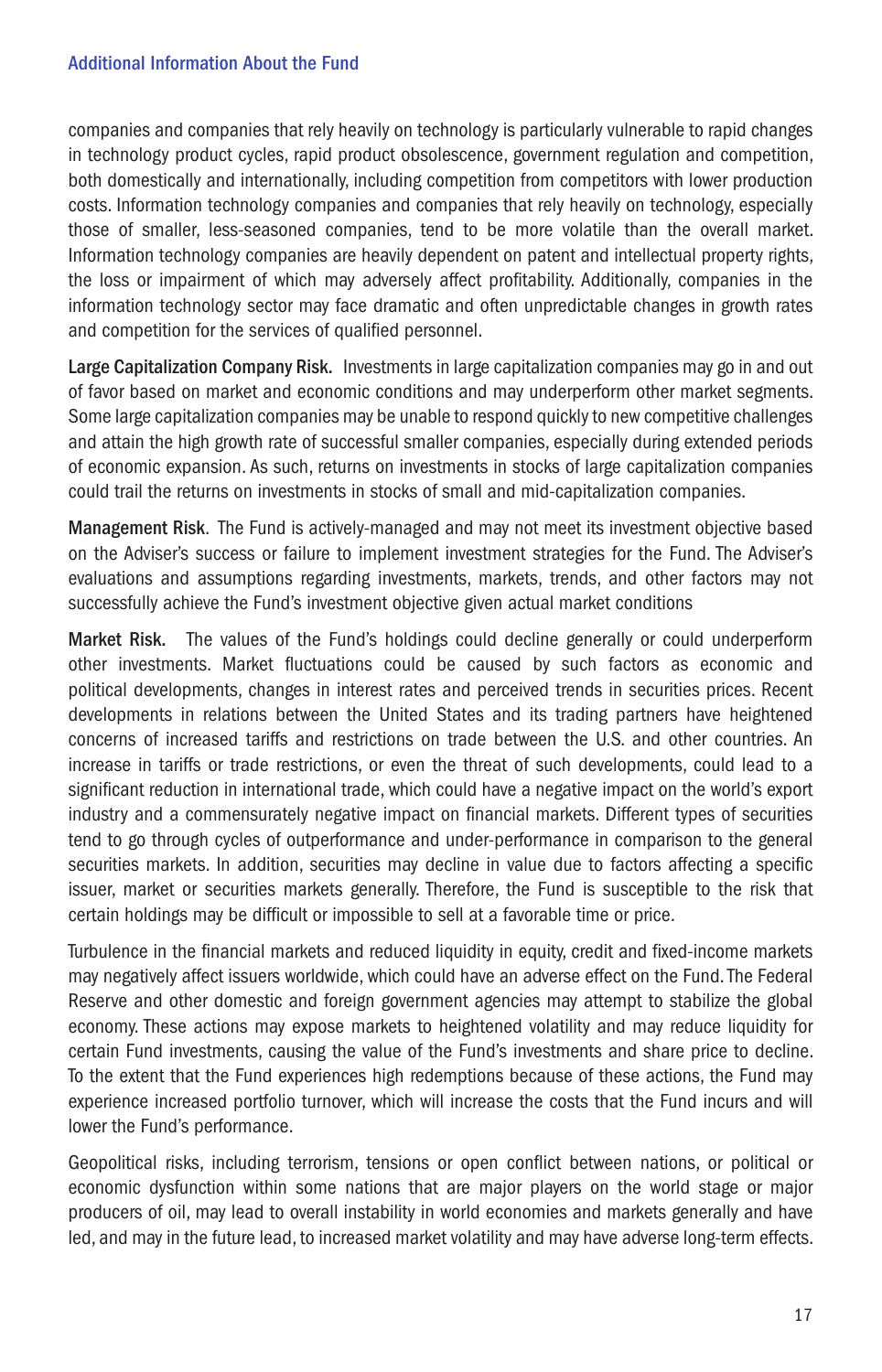Similarly, environmental and public health risks, such as natural disasters or pandemics/epidemics, or widespread fear that such events may occur, may impact markets adversely and cause market volatility in both the short- and long-term.

Certain illnesses spread rapidly and have the potential to significantly and adversely affect the global economy. Epidemics and/or pandemics have and may further result in, among other things, closing borders, enhanced health screenings, healthcare service preparation and delivery, quarantines, cancellations, disruptions to supply chains and customer activity, as well as general concern and uncertainty. The impact of such epidemics and/or pandemics that may arise in the future, has the potential to affect the economies of many nations, individual companies and the global securities and commodities markets, including liquidity, in ways that cannot necessarily be foreseen at the present time. The impact of infectious diseases in developing or emerging market countries may be greater due to less established health care systems. Health crises caused by the recent coronavirus outbreak may exacerbate other preexisting political, social and economic risks in certain countries. The impact of the outbreak may be short term or may last for an extended period of time and may have material adverse impacts on the Fund.

Russia's invasion of the Ukraine, and corresponding events in late February 2022, have had, and could continue to have, severe adverse effects on regional and global economic markets for securities and commodities. Following Russia's actions, various governments, including the United States, have issued broad-ranging economic sanctions against Russia, including, among other actions, a prohibition on doing business with certain Russian companies, large financial institutions, officials and oligarchs; the removal by certain countries and the European Union of selected Russian banks from the Society for Worldwide Interbank Financial Telecommunications ("SWIFT"), the electronic banking network that connects banks globally; and restrictive measures to prevent the Russian Central Bank from undermining the impact of the sanctions. The current events, including sanctions and the potential for future sanctions, including any impacting Russia's energy sector, and other actions, and Russia's retaliatory responses to those sanctions and actions, may continue to adversely impact the Russian economy and may result in the further decline of the value and liquidity of Russian securities, a continued weakening of the ruble and continued exchange closures, and may have other adverse consequences on the Russian economy that could impact the value of Russian investments and impair the ability of the Fund to buy, sell, receive or deliver those securities. Moreover, those events have, and could continue to have, an adverse effect on global markets performance and liquidity, thereby negatively affecting the value of the Fund's investments beyond any direct exposure to Russian issuers. The duration of ongoing hostilities and the vast array of sanctions and related events cannot be predicted. Those events present material uncertainty and risk with respect to markets globally and the performance of the Fund and its investments or operations could be negatively impacted.

Materials Sector Risk. Companies in the materials sector may be adversely affected by commodity price volatility, exchange rates, import controls, increased competition, depletion of resources, over-production, technical progress, labor relations, litigation and government regulations, among other factors. Also, companies in the materials sector are at risk of liability for environmental damage and product liability claims. Production of materials may exceed demand as a result of market imbalances or economic downturns, leading to poor investment returns.

Non-Diversified Fund Risk. Because the Fund is non-diversified and may invest a greater portion of its assets in fewer issuers than a diversified fund, changes in the market value of a single portfolio holding could cause greater fluctuations in the Fund's share price than would occur in a diversified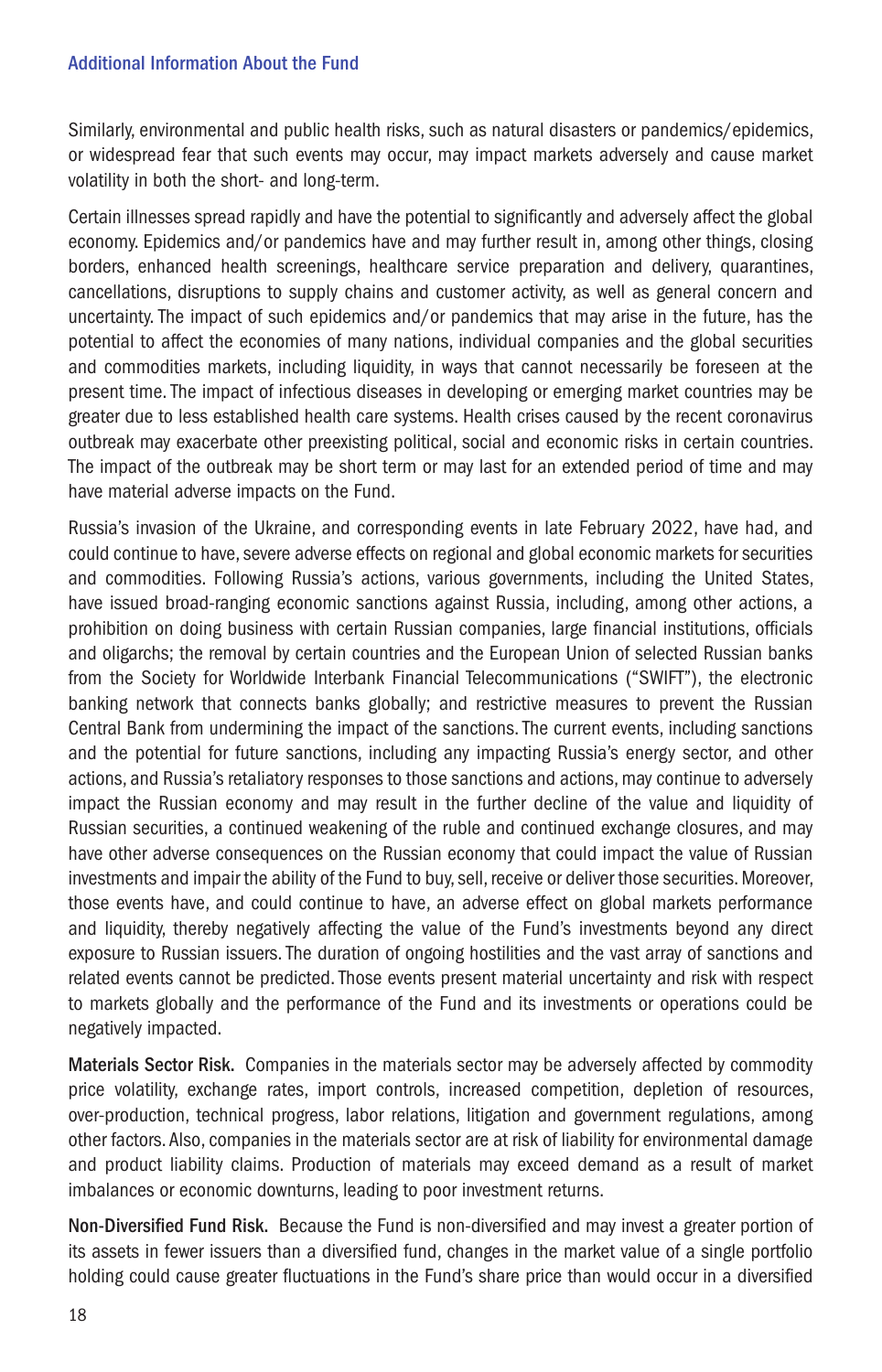fund. This may increase the Fund's volatility and cause the performance of a single portfolio holding or a relatively small number of portfolio holdings to have a greater impact on the Fund's performance.

Operational and Cybersecurity Risk. The Fund, Krane, its service providers and your ability to transact with the Fund may be negatively impacted due to operational matters arising from, among other problems, human errors, systems and technology disruptions or failures, or cybersecurity incidents. Cybersecurity incidents may allow an unauthorized party to gain access to fund assets, customer data, or proprietary information, or cause the Fund or its service providers, as well as the securities trading venues and their service provides, to suffer data corruption or lose operational functionality. It is not possible for Krane or the other Fund service providers to identify all of the cybersecurity or other operational risks that may affect the Fund or to develop processes and controls to completely eliminate or mitigate their occurrence or effects.

Securities Lending Risk. The Fund may lend its portfolio securities to brokers, dealers and financial institutions to seek income. There is a risk that a borrower may default on its obligations to return loaned securities. There is a risk that the assets of the Fund's securities lending agent may be insufficient to satisfy any contractual indemnification requirements to that Fund. Borrowers of the Fund's securities typically provide collateral in the form of cash that is reinvested. The Fund will be responsible for the risks associated with the investment of cash collateral, including any collateral invested in a money market fund. The Fund may lose money on its investment of cash collateral or may fail to earn sufficient income on its investment to meet obligations to the borrower. In addition, delays may occur in the recovery of securities from borrowers, which could interfere with the Fund's ability to vote proxies or to settle transactions and there is the risk of possible loss of rights in the collateral should the borrower fail financially. Krane is subject to potential conflicts of interest because the compensation paid to them increases in connection with any net income received by the Fund from a securities lending program.

Small- and Mid-Capitalization Company Risk. Investing in the securities of small- and mid-capitalization companies involves greater risk and the possibility of greater price volatility than investing in larger capitalization companies and more established companies. Since small- and medium-sized companies may have limited operating histories, product lines and financial resources, the securities of these companies may lack sufficient market liquidity and can be sensitive to expected changes in interest rates, borrowing costs and earnings. These companies' securities may be more volatile and less liquid than those of more established companies, and they may be more sensitive to market conditions.

Utilities Sector Risk. Companies in the utilities industry may have difficulty obtaining an adequate return on invested capital, raising capital, and financing large construction programs during periods of inflation or unsettled capital markets; face restrictions on operations and increased cost and delays attributable to environmental considerations and regulation; find that existing plants, equipment or products have been rendered obsolete by technological innovations; and be subject to increased costs because of the scarcity of certain fuels or the effects of man-made disasters. Deregulation is subjecting utility companies to greater competition and may adversely affect profitability. As deregulation allows utility companies to diversify outside of their original geographic regions and their traditional lines of business, utility companies may engage in riskier ventures. Government regulators monitor and control utility operations, revenues and costs, and therefore may limit utility profits. Regulatory authorities may also restrict utility companies' access to new markets, thereby diminishing these companies' long-term prospects. Energy conservation and changes in climate policy may have a significant adverse impact on the revenues and expenses of utility companies.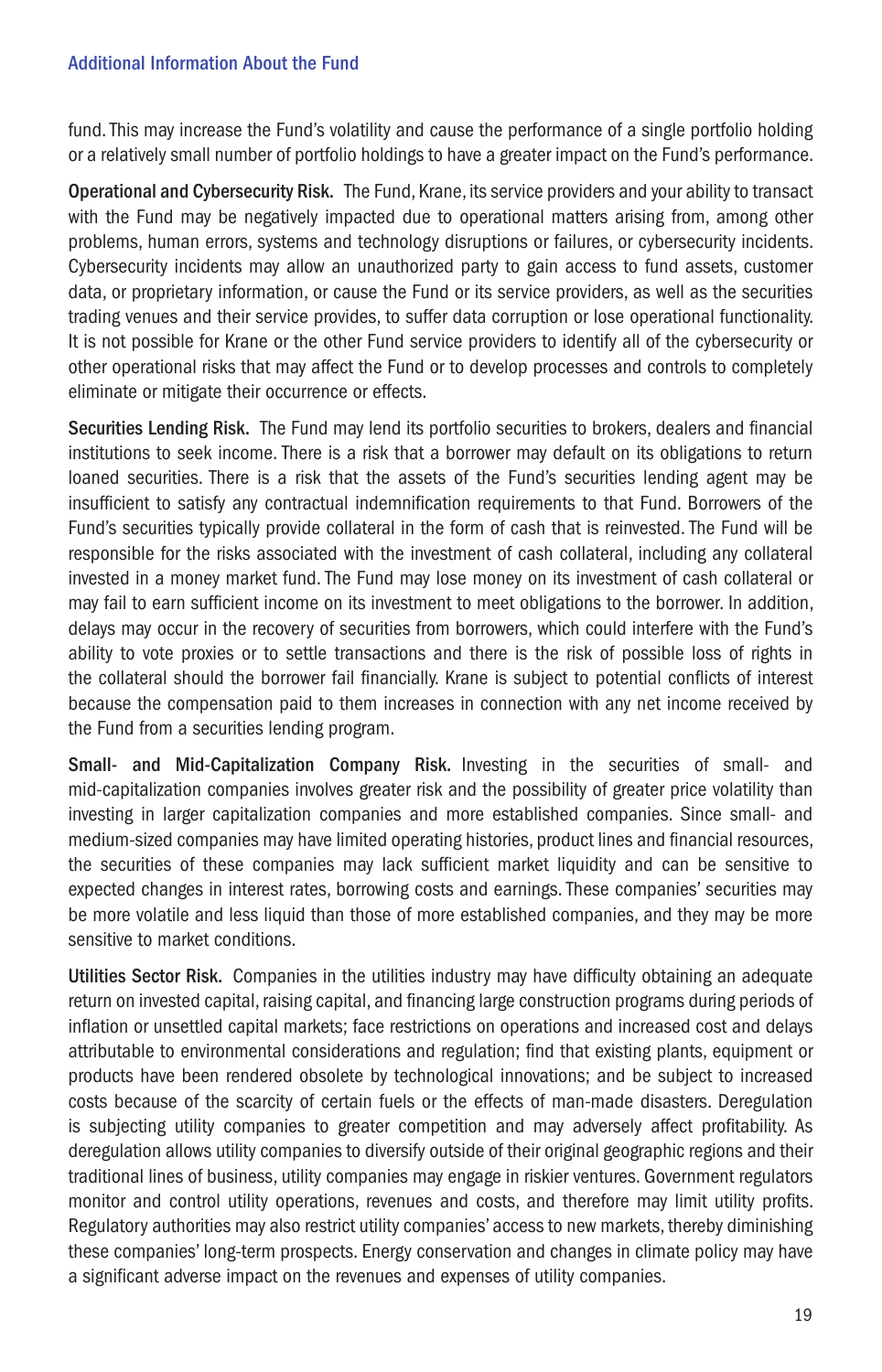#### Investment Adviser

Krane Funds Advisors, LLC ("Krane" or "Adviser"), which is a UN PRI signatory, is a registered investment adviser located at 280 Park Avenue,  $32<sup>nd</sup>$  Floor, New York, NY 10017 and serves as investment adviser of the Fund. Krane has served as the investment adviser of the Fund since its inception.

Under the Investment Advisory Agreement between the Trust and Krane, Krane is responsible for reviewing, supervising and administering the Fund's investment program and the general management and administration of the Trust. In this regard, among other things, Krane arranges for transfer agency, custody, fund administration and accounting, and other non-distribution related services necessary for the Fund to operate. Krane may engage a subadviser to assist it in managing the Fund's investments, but will be responsible for overseeing any subadvisers. Krane manages the Fund's business affairs, provides office facilities and equipment and certain clerical, bookkeeping and administrative services, and permits its officers and employees to serve as officers or Trustees of the Trust. Under the Investment Advisory Agreement, Krane bears all of its own costs associated with providing advisory services to the Fund. In addition, Krane has contractually agreed to pay all operating expenses of the Fund, except (i) interest and taxes (including, but not limited to, income, excise, transaction, transfer and withholding taxes); (ii) expenses of the Fund incurred with respect to the acquisition and disposition of portfolio securities and the execution of portfolio transactions, including brokerage commissions and short sale dividend or interest expense; (iii) expenses incurred in connection with any distribution plan adopted by the Trust in compliance with Rule 12b-1 under the 1940 Act, including distribution fees; (iv) Acquired Fund Fees and Expenses; (v) litigation expenses; (vi) the compensation payable to the Adviser under the investment advisory agreement; (vii) compensation and expenses of the Independent Trustees (including any Trustees' counsel fees); and (viii) any expenses determined to be extraordinary expenses by the Board. Nevertheless, there exists a risk that a Trust service provider will seek recourse against the Trust if is not timely paid by Krane for the fees and expenses for which it is responsible, which could materially adversely affect the Fund.

Under the Investment Advisory Agreement, the Fund will pay Krane the fee shown in the table below (in addition to the securities lending compensation Krane receives under the Agreement discussed below), which is calculated daily and paid monthly, at an annual rate based on a percentage of the average daily net assets of the Fund.

KraneShares Global Carbon Transformation ETF . . . . . . . . . . . . . . . . . . . . . . . . . . . . . . . . . . . 0.88%

The Investment Advisory Agreement has been approved by the Board of Trustees and shareholders of the Fund (in this regard, Krane as the sole initial shareholder of the Fund will approve various matters and agreements, including the Investment Advisory Agreement for the Fund prior to its public offering).

In addition to the above-described services, to the extent the Fund engages in securities lending, Krane will: (i) determine which securities are available for loan and notify the securities lending agent for the Fund (the "Agent"), (ii) monitor the Agent's activities to ensure that securities loans are effected in accordance with Krane's instructions and in accordance with applicable procedures and guidelines adopted by the Board, (iii) make recommendations to the Board regarding the Fund's participation in securities lending; (iv) prepare appropriate periodic reports for, and seek appropriate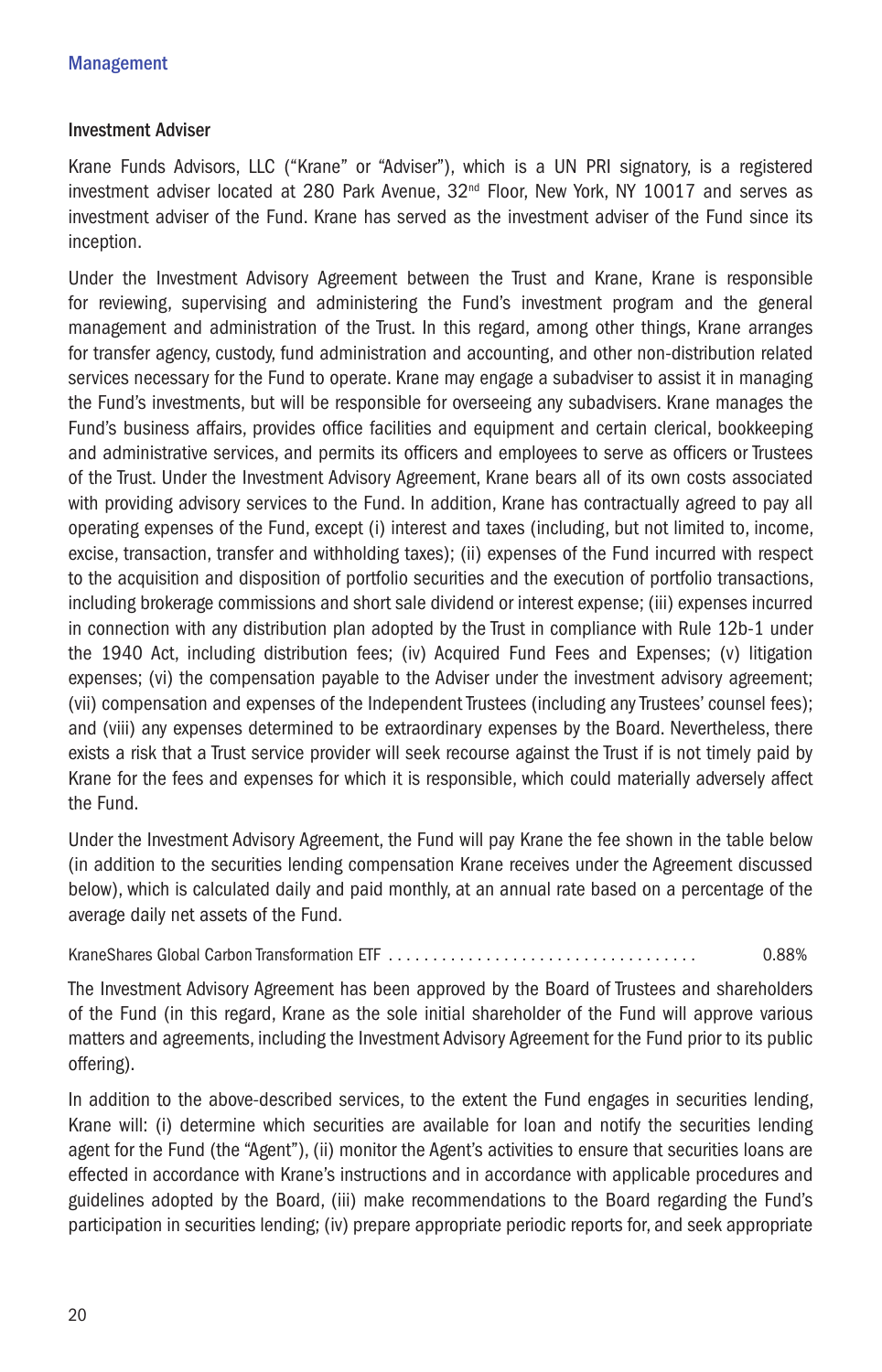periodic approvals from, the Board with respect to securities lending activities; (v) respond to Agent inquiries concerning Agent's activities; and (vi) such other related duties as Krane deems necessary or appropriate.

Under the agreement, while the fees and expenses related to the Fund's securities lending-related activities reduce the revenues and income of the Fund from such activities, they are not fees and expenses for which Krane is responsible. Further, as compensation for the services provided by Krane in connection with any securities lending-related activities, the Fund pays Krane 10% of the monthly investment income received from the investment of cash collateral and loan fees received from borrowers in respect of securities loans (net of any amounts paid to the custodian and/or securities lending agent or rebated to borrowers).

Because the Fund had not commenced operations as of the date of this Prospectus, Krane did not receive any advisory fees or fees from securities lending activities from the Fund during the prior fiscal year. A discussion regarding the basis for the Board's approval of the Fund's investment advisory agreement with Krane will be available in the Fund's first Annual or Semi-Annual Report to Shareholders.

China International Capital Corporation (USA) Holdings Inc., a wholly-owned, indirect subsidiary of China International Capital Corporation Limited owns a majority stake in Krane. As of October 31, 2021, Central Huijin Investment Limited, a mainland Chinese-domiciled entity, and HKSCC Nominees Limited, held approximately 40.17% and 30.74%, respectively, of the shares of China International Capital Corporation Limited. Central Huijin Investment Limited is a wholly-owned subsidiary of China Investment Corporation, which is a mainland Chinese sovereign wealth fund. KFA One Holdings, LLC, located at 280 Park Avenue, 32<sup>nd</sup> Floor, New York, New York 10017, holds the remaining equity interests in Krane and Jonathan Krane, through his equity interests in KFA One Holdings, LLC, beneficially owns more than 10% of the equity interests in Krane.

Krane has received "manager of managers" exemptive relief from the SEC that permits Krane, subject to the approval of the Board of Trustees, to appoint a "wholly-owned" or unaffiliated sub-adviser, as defined in the exemptive relief, or to change the terms of a sub-advisory agreement with a "wholly-owned" or unaffiliated sub-adviser without first obtaining shareholder approval. The exemptive order further permits Krane to add or to change a "wholly-owned" or unaffiliated sub-adviser or to change the fees paid to such parties from time to time without the expense and delays associated with obtaining shareholder approval of the change and to disclose sub-advisers' fees only in the aggregate in its registration statement. Any increase in the aggregate advisory fee paid by the Fund remains subject to shareholder approval. Krane continues to have ultimate responsibility (subject to oversight by the Board of Trustees) to oversee the sub-advisers and recommend their hiring, termination, and replacement. The Fund will notify shareholders of any change of the Fund sub-adviser.

# Portfolio Managers

Roger Mortimer, Portfolio Manager at the Adviser, has served as a portfolio manager of the Fund since its inception. He joined the Adviser in 2022 and has over 20 years of experience in the financial services industry. He was previously an advisor on corporate strategy within the decarbonization universe and has followed climate related investment themes for more than 20 years. Previously, he was a Senior Vice President of CI Global Investments (2013-2019); Managing Partner and Chief Investment Officer of Parador Asset Management LLC (2009-2013); Vice President of Capital Guardian Trust Company (2005-2009); and a Senior Vice President of AIM Funds and a Global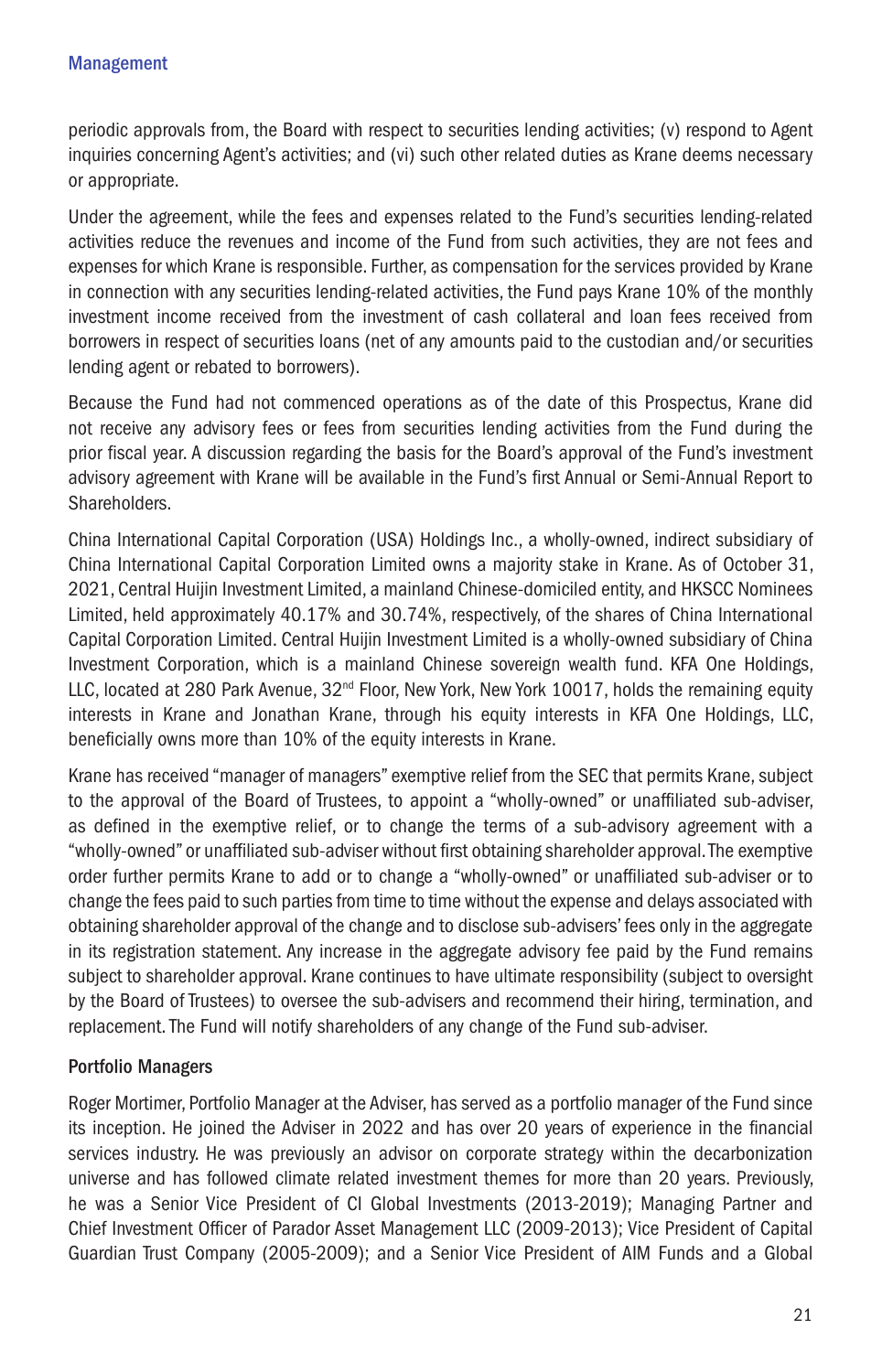Partner of AMVESCAP Plc (1997-2005). He has a bachelor's degree in economics from Huron College, the University of Western Ontario, and an MBA from the Ivey Business School at the University of Western Ontario.

Luke Oliver, Managing Director and Head of Strategy at the Adviser, has served as a portfolio manager of the Fund since its inception. He joined the Adviser in 2021 and has over 20 years of experience in the financial services industry. Previously, he oversaw the U.S. ETF business at DWS (formally Deutsche Asset Management) as Managing Director, Head of Index Investing from 2019-2021, and as Head of Capital Markets from 2013-2019 and one of the co-founders of the business. From 2009-2013 he was Director, Portfolio Manager for the DB PowerShares suite of commodity ETFs. Prior to that, at Deutsche Bank, he was Head of Transaction Management for Deutsche US FX Business.

Additional information about the Portfolio Managers' compensation, other accounts managed by the Portfolio Managers and the Portfolio Managers' ownership of Fund shares is available in the SAI.

#### Other Service Providers

SEI Investments Global Funds Services ("Administrator") serves as administrator for the Fund. The Administrator provides necessary administrative and accounting services for the maintenance and operations of the Trust and the Fund, and makes available the office space, equipment, personnel and facilities required to provide such services.

SEI Investments Distribution Co. ("Distributor"), an affiliate of the Administrator, serves as the Fund's distributor. Shares in less than Creation Units are not distributed by the Distributor, and the Distributor does not maintain a secondary market in the shares of the Fund.

Brown Brothers Harriman & Co. ("BBH") serves as custodian and transfer agent for the Fund. BBH maintains in separate accounts cash, securities and other assets of the Fund, keeps all necessary accounts and records, and provides other services.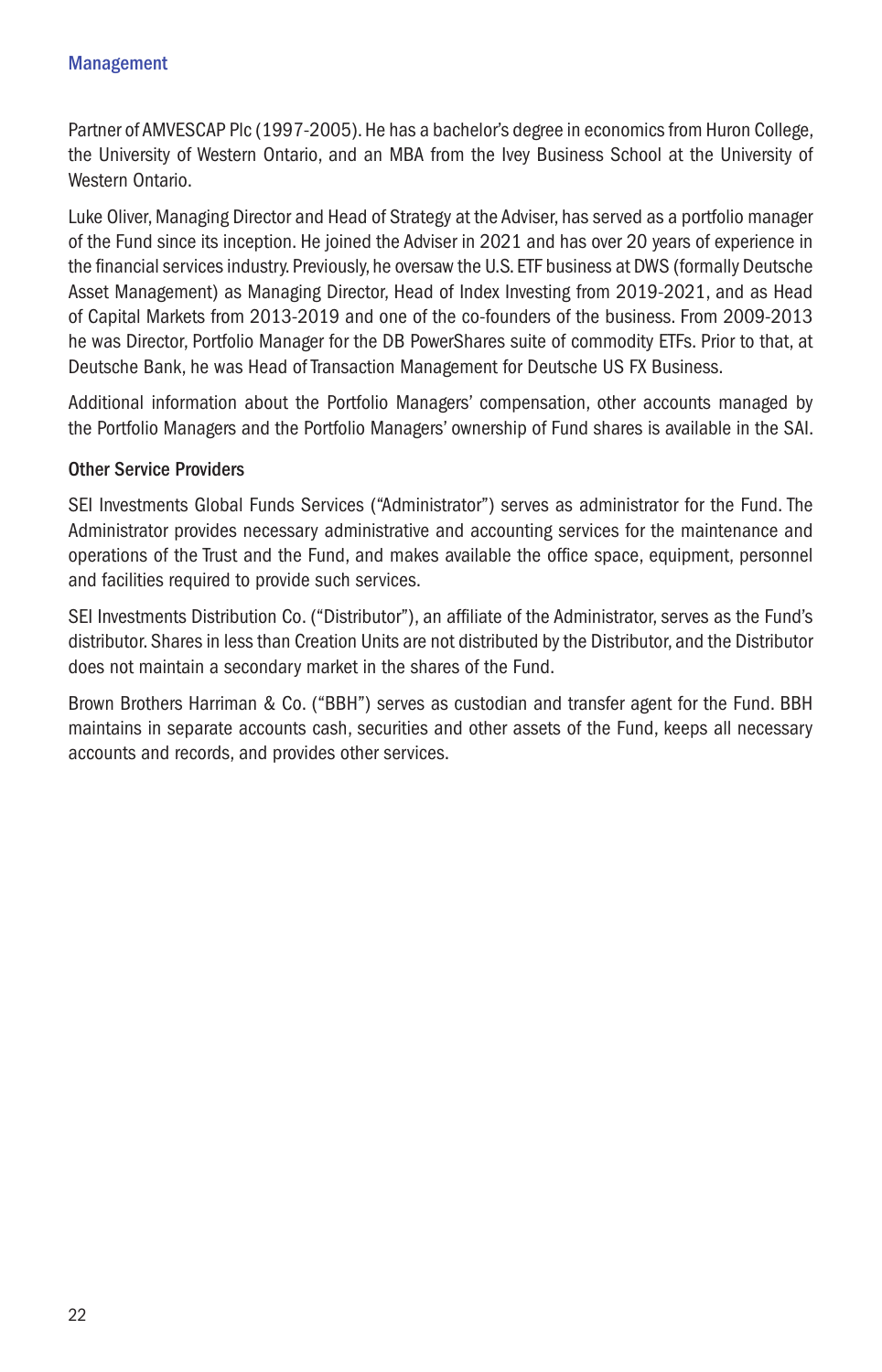# Calculating NAV

The Fund calculates its NAV by:

- Taking the current market value of its total assets
- Subtracting any liabilities and withholdings (if any)
- Dividing that amount by the total number of shares owned by the shareholders

The Fund normally calculates NAV as of the regularly scheduled close of normal trading on each day that the NYSE is scheduled to be open for business (a "Business Day") (normally, 4:00 p.m., Eastern time). Any assets or liabilities denominated in currencies other than the U.S. dollar are converted into U.S. dollars at the current market rates on the date of valuation as quoted by one or more sources.

Securities listed on a securities exchange (i.e. exchange-traded equity securities), market or automated quotation system for which quotations are readily available (except for securities traded on NASDAQ), including securities traded over the counter, are valued by the Fund's independent pricing agents at the last reported sale price on the primary exchange or market (foreign or domestic) on which they are traded (or at the time as of which the Fund's NAV is calculated if a security's exchange is normally open at that time). If there is no such reported sale, such securities are valued at the most recently reported bid price. For securities traded on NASDAQ, the NASDAQ Official Closing Price will be used. If a security price cannot be obtained from an independent, third-party pricing agent, the Fund seek to obtain bid and ask prices from two broker-dealers who make a market in the portfolio instrument and determines the average of the two.

If available, debt securities are priced based upon valuations provided by independent third-party pricing agents. Such values generally reflect the last reported sales price if the security is actively traded. The third-party pricing agents may also value debt securities at an evaluated bid price by employing methodologies that utilize actual market transactions, broker-supplied valuations, or other methodologies designed to identify the market value for such securities. Debt obligations with remaining maturities of sixty days or less may be valued at their amortized cost, which approximates market value.

The prices for foreign securities are reported in local currency and converted to U.S. dollars using currency exchange rates. The exchange rates used for valuation are captured as of the close of the London Stock Exchange each day normally at 4:00 p.m. Greenwich Mean Time.

The value of a swap contract is equal to the obligation (or rights) under the swap contract, which will generally be equal to the net amounts to be paid or received under the contract based upon the relative values of the positions held by each party to the contract as determined by the applicable independent, third party pricing agent. Exchange-traded options are valued at the last reported sales price on the exchange on which they are listed. If there is no such reported sale on the valuation date, long positions are valued at the most recent bid price, and short positions are valued at the most recent ask price. Over-the-counter ("OTC") options are valued based upon prices determined by the applicable independent, third party pricing agent. Futures are valued at the settlement price established by the board of trade on which they are traded. Foreign currency forward contracts are valued at the current day's interpolated foreign exchange rate, as calculated using the current day's spot rate and the 30-, 60-, 90- and 180-day forward rates provided by an independent pricing agent.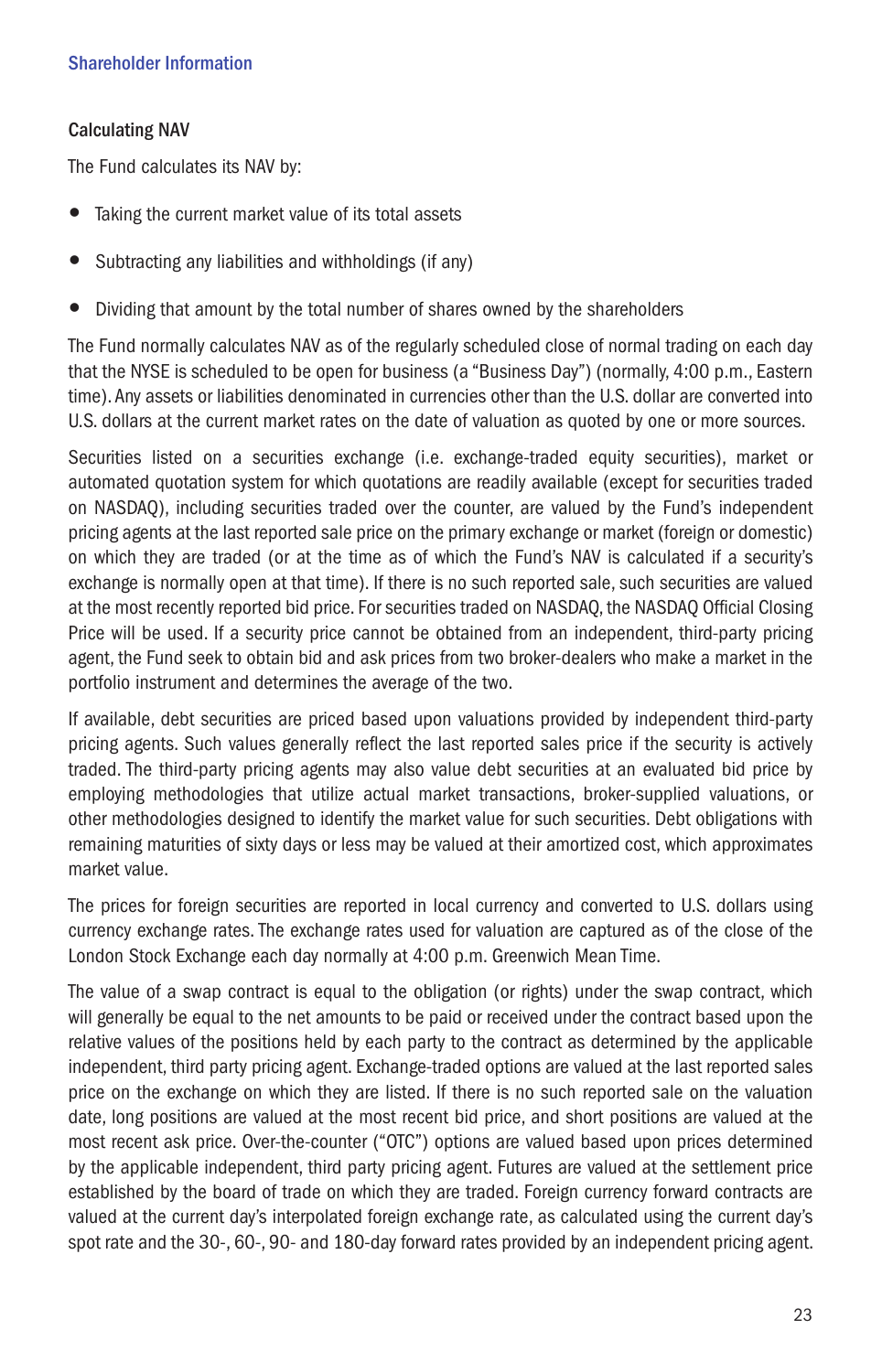Investments in open-end investment companies that do not trade on an exchange are valued at the end of day NAV per share. Investments in open-end investment companies that trade on an exchange are valued in the same manner as other exchange-traded equity securities (described above).

Securities for which market prices are not "readily available," or are not deemed to reflect current market values, or are debt securities where no evaluated price is available from the Trust's third-party pricing agents pursuant to established methodologies, are fair valued in accordance with the Trust's valuation policies and procedures approved by the Board of Trustees. Some of the more common reasons that may necessitate that a security be valued using "fair value" pricing may include, but are not limited to: the security's trading has been halted or suspended; the security's primary trading market is temporarily closed; or the security has not been traded for an extended period of time.

In addition, the Fund may fair value its securities if an event that may materially affect the value of the Fund's securities that trade outside of the United States (a "Significant Event") has occurred between the time of the security's last close and the time that the Fund calculates its NAV. A Significant Event may relate to a single issuer or to an entire market sector, country or region. Events that may be Significant Events may include: government actions, natural disasters, armed conflict, acts of terrorism and significant market fluctuations. If Krane becomes aware of a Significant Event that has occurred with respect to a portfolio instrument or group of portfolio instruments after the closing of the exchange or market on which the portfolio instrument or portfolio instruments principally trade, but before the time at which the Fund calculates its NAV, it will notify the Administrator and may request that an ad hoc meeting of the Fair Valuation Committee be called.

With respect to trade-halted securities, the Trust typically will fair value a trade-halted security by adjusting the security's last market close price by the security's sector performance, as measured by a predetermined index, unless Krane recommends and the Trust's Fair Valuation Committee determines to make additional adjustments. Certain foreign securities exchanges have mechanisms in place that confine one day's price movement in an individual security to a pre-determined price range (the "Exchange Range") based on that day's opening price ("Collared Securities"). Fair value determinations for such Collared Securities will generally be capped based on the Exchange Range relevant to that security.

Fair value pricing involves subjective judgments and it is possible that a fair value determination for a security is materially different than the value that could actually be realized upon the sale of the security or that another fund that uses market quotations or its own fair value procedures to price the same securities.

Trading in securities on many foreign exchanges is normally completed before the close of business on each Business Day. In addition, securities trading in a particular country or countries may not take place on each Business Day or may take place on days that are not Business Days. Changes in valuations on certain securities may occur at times or on days on which the Fund's NAV is not calculated and on which Fund shares do not trade and sales and redemptions of shares do not occur. As a result, the value of the Fund's portfolio securities and the net asset value of its shares may change on days when share purchases or sales cannot occur.

# Buying and Selling Fund Shares

Shares of the Fund may be purchased or redeemed directly from the Fund only in Creation Units or multiples thereof. Only a broker-dealer ("Authorized Participant") that enters into an Authorized Participant Agreement with the Fund's distributor, SEI Investments Distribution Co. (the "Distributor"),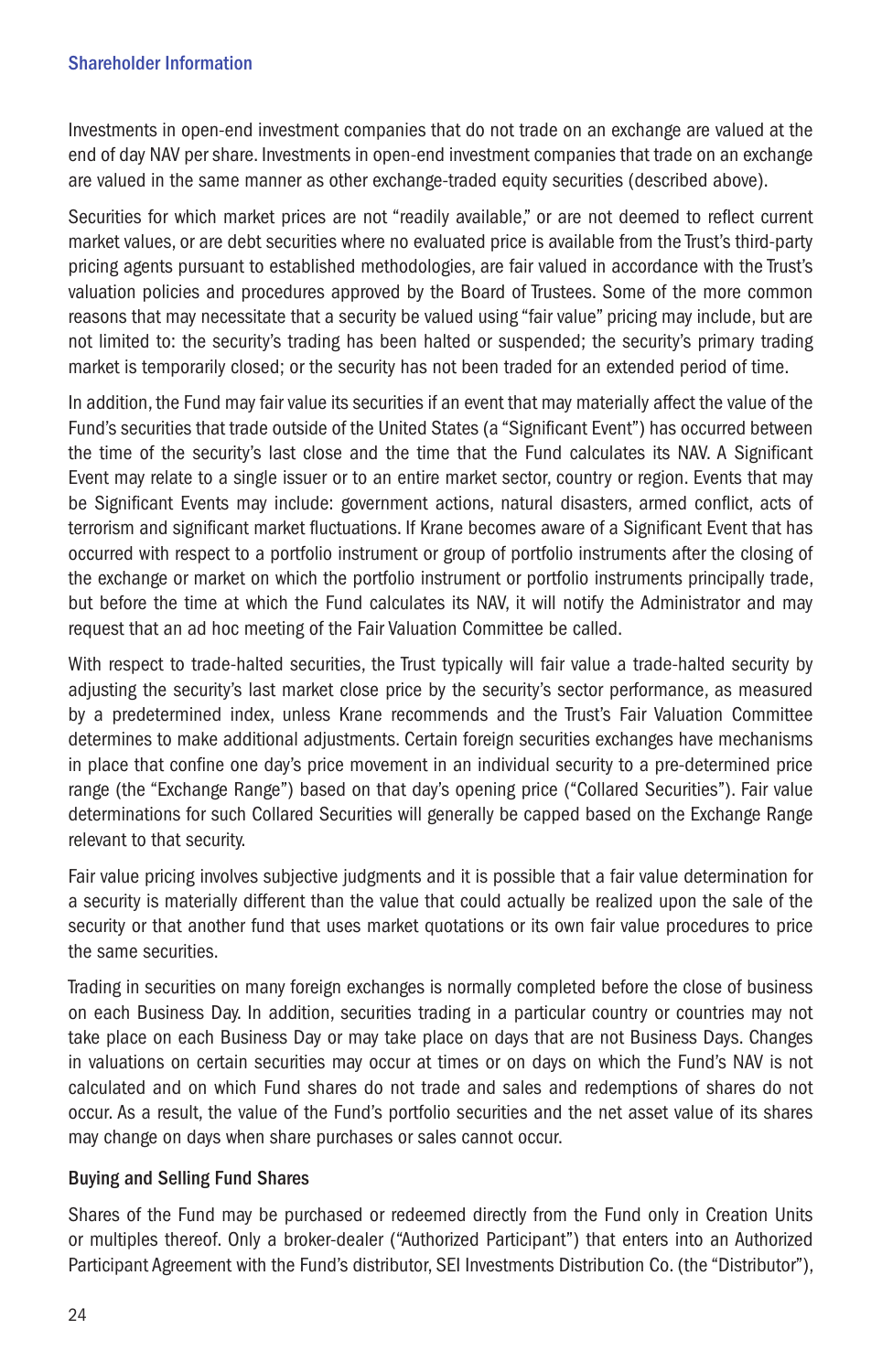may engage in creation and redemption transactions directly with the Fund. Purchases and redemptions directly with the Fund must follow the Fund's procedures, and are subject to transaction fees, which are described in the SAI. Orders for such transactions may be rejected or delayed if they are not submitted in good order and subject to the other conditions set forth in this prospectus and the SAI. Please see the SAI for more information about purchases and redemptions of Creation Units.

Once purchased (i.e., created) by an Authorized Participant, shares are listed on the Exchange and trade in the secondary market. When you buy or sell the Fund's shares in the secondary market, you will pay or receive the market price. The price at which you buy or sell Shares (i.e., the market price) may be more or less than the NAV of the Shares. Unless imposed by your broker, there is no minimum dollar amount you must invest in the Fund and no minimum number of Shares you must buy. Shares can be bought and sold throughout the trading day like other publicly traded securities. Most investors will buy and sell shares through a broker and, thus, will incur customary brokerage commissions and charges when buying or selling shares. Except when aggregated in Creation Units, Shares are not redeemable by the Fund.

The secondary markets are closed on weekends and also are generally closed on the following holidays: New Year's Day, Martin Luther King, Jr. Day, Presidents' Day, Good Friday, Memorial Day (observed), Independence Day, Labor Day, Columbus Day, Veterans' Day, Thanksgiving Day, and Christmas Day.

For more information on how to buy and sell shares of the Fund, call 1.855.857.2638 or visit *www.kraneshares.com*.

# Premium/Discount Information

Information showing the number of days the market price of the Fund's shares was greater than the Fund's NAV per share (*i.e.*, at a premium) and the number of days it was less than the Fund's NAV per share (*i.e.*, at a discount) for various time periods will be available by visiting the Fund's website at www.kraneshares.com. The premium and discount information contained on the website will represent past performance and cannot be used to predict future results.

# Portfolio Holdings Information

A description of the Fund's policies and procedures with respect to the disclosure of Fund portfolio holdings is available in the Fund's Statement of Additional Information ("SAI"). The holdings of the Fund can be found on the Fund's website at *www.kraneshares.com*, once the Fund commences operations.

# Active Investors and Market Timing

The Trust's Board of Trustees has determined not to adopt policies and procedures designed to prevent or monitor for frequent purchases and redemptions of the Fund's shares because the Fund sells and redeems its shares at NAV only in Creation Units pursuant to the terms of an Authorized Participant Agreement between the Authorized Participant and the Distributor, and such direct trading between the Fund and Authorized Participants is critical to ensuring that the Fund's shares trade at or close to NAV. Further, the vast majority of trading in Fund shares occurs on the secondary market, which does not involve the Fund directly and therefore does not cause the Fund to experience many of the harmful effects of market timing, such as dilution and disruption of portfolio management. In addition, the Fund imposes a transaction fee on Creation Unit transactions, which is designed to offset transfer and other transaction costs incurred by the Fund in connection with the issuance and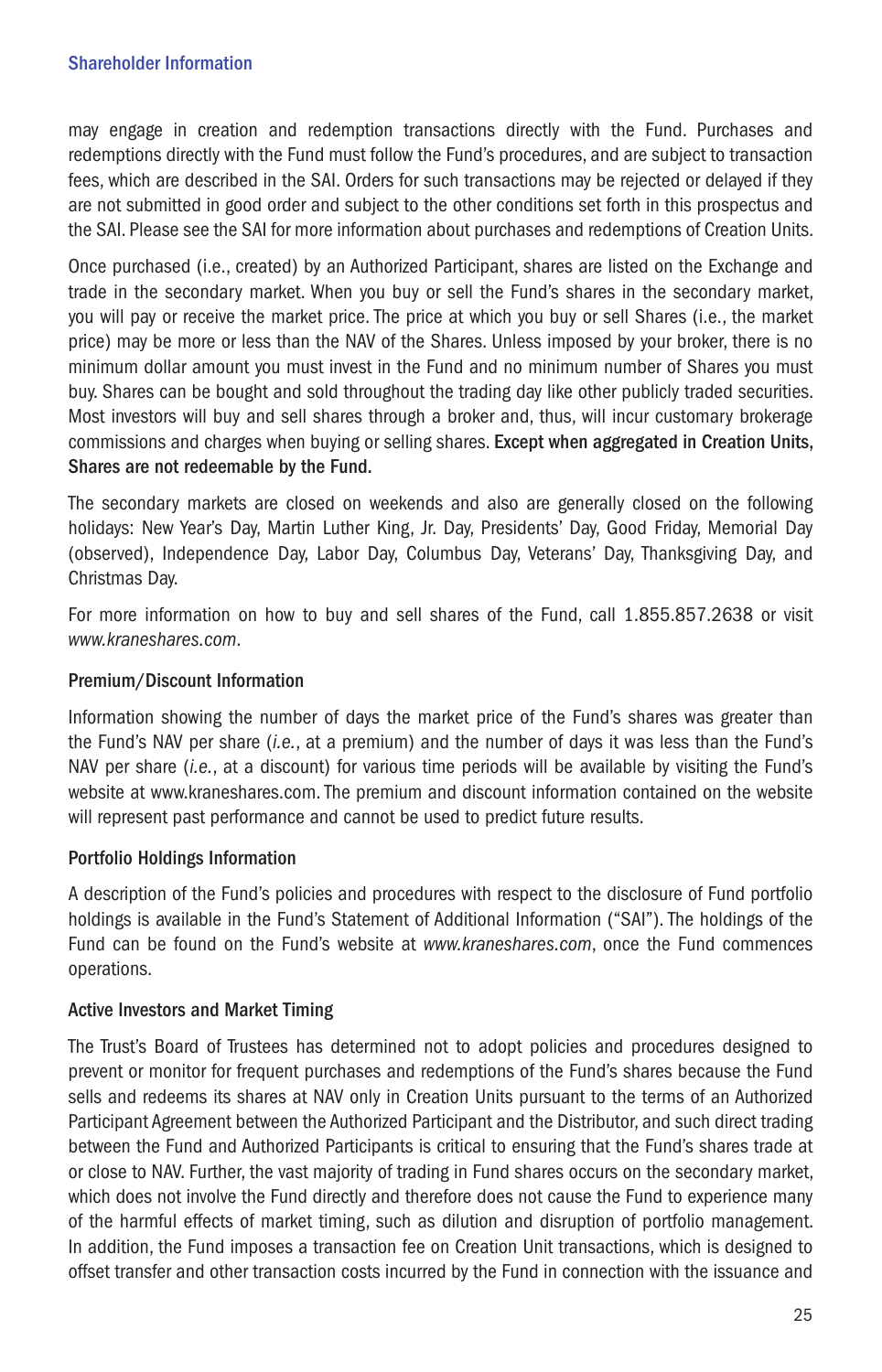redemption of Creation Units and may employ fair valuation pricing to minimize potential dilution from market timing. The Fund reserves the right to reject any purchase order at any time and reserves the right to impose restrictions on disruptive, excessive, or short-term trading.

# Investments by Registered Investment Companies

Section  $12(d)(1)$  of the 1940 Act restricts investments by investment companies in the securities of other investment companies, including shares of the Fund. Registered investment companies are permitted to invest in the Fund beyond the limits set forth in Section 12(d)(1) subject to certain terms and conditions set forth in SEC exemptive relief, including that such investment companies enter into an agreement with the Fund.

# Continuous Offering

The method by which Creation Units of Fund shares are created and traded may raise certain issues under applicable securities laws. Because new Creation Units of shares are issued and sold by the Fund on an ongoing basis, a "distribution," as such term is used in the Securities Act, may occur at any point. Broker-dealers and other persons are cautioned that some activities on their part may, depending on the circumstances, result in their being deemed participants in a distribution in a manner which could render them statutory underwriters and subject them to the prospectus delivery requirement and liability provisions of the Securities Act.

For example, a broker-dealer firm or its client may be deemed a statutory underwriter if it takes Creation Units after placing an order with the Distributor, breaks them down into constituent shares and sells the shares directly to customers or if it chooses to couple the creation of a supply of new shares with an active selling effort involving solicitation of secondary market demand for shares. A determination of whether one is an underwriter for purposes of the Securities Act must take into account all the facts and circumstances pertaining to the activities of the broker-dealer or its client in the particular case, and the examples mentioned above should not be considered a complete description of all the activities that could lead to a characterization as an underwriter.

Broker-dealer firms should also note that dealers who are not "underwriters" but are effecting transactions in shares, whether or not participating in the distribution of shares, are generally required to deliver a prospectus. This is because the prospectus delivery exemption in Section 4(3) of the Securities Act is not available in respect of such transactions as a result of Section 24(d) of the 1940 Act. As a result, broker-dealer firms should note that dealers who are not "underwriters" but are participating in a distribution (as contrasted with engaging in ordinary secondary market transactions) and thus dealing with the shares that are part of an overallotment within the meaning of Section 4(3)(C) of the Securities Act, will be unable to take advantage of the prospectus delivery exemption provided by Section 4(3) of the Securities Act. For delivery of prospectuses to exchange members, the prospectus delivery mechanism of Rule 153 under the Securities Act is only available with respect to transactions on a national exchange.

Dealers effecting transactions in the Fund's shares, whether or not participating in this distribution, are generally required to deliver a Prospectus. This is in addition to any obligation of dealers to deliver a Prospectus when acting as underwriters.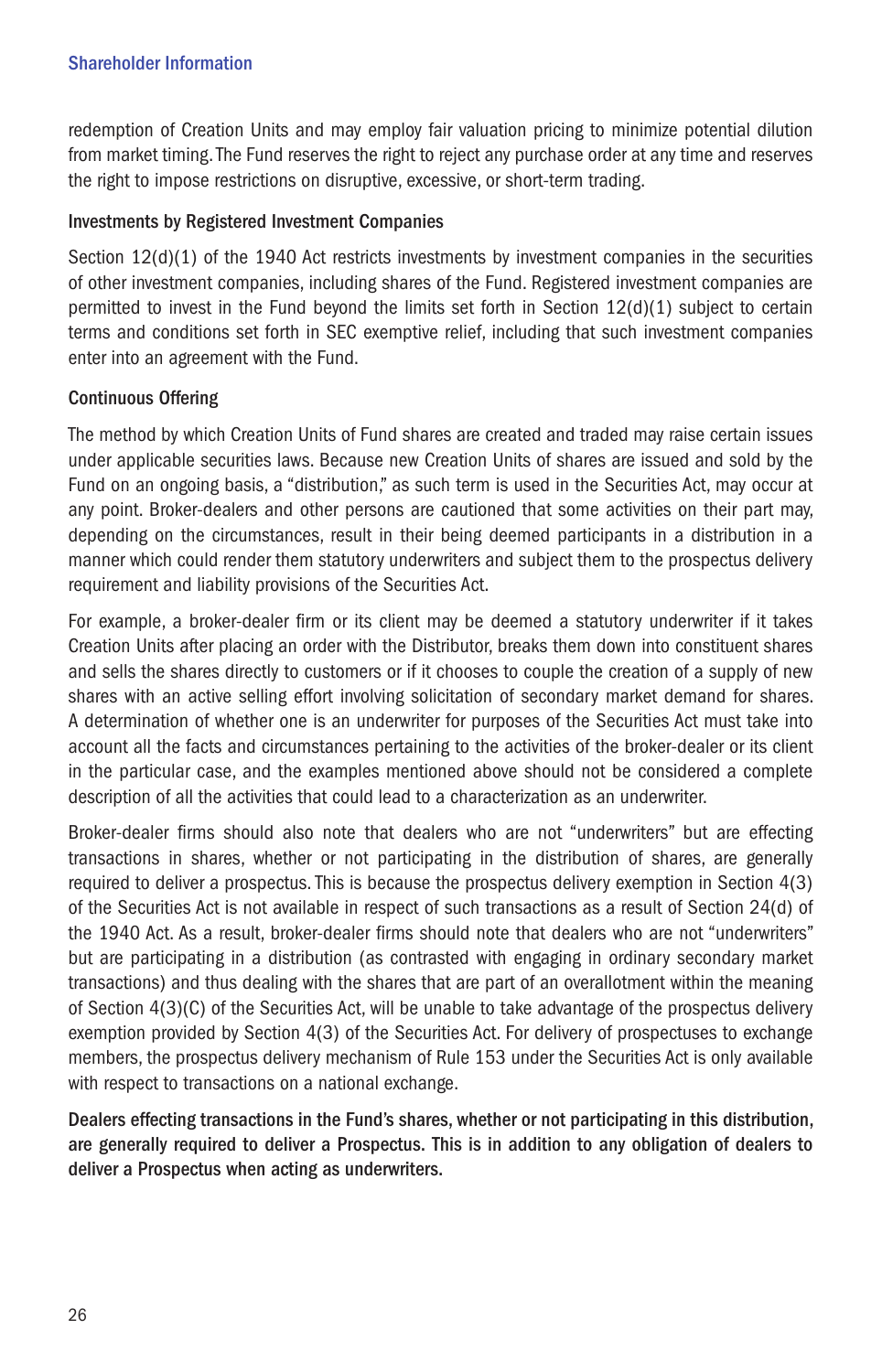# Payments to Broker-Dealers and Other Financial Intermediaries

If you purchase shares of the Fund through a broker-dealer or other financial intermediary (such as a bank), Krane or an affiliate may pay the intermediary for marketing activities or other services related to the sale or promotion of the Fund. These payments may create a conflict of interest by influencing the broker-dealer or other financial intermediary and your salesperson to recommend the Fund over another investment. Ask your salesperson or visit your financial intermediary's website for more information.

# Distribution Plan

The Fund has adopted a Distribution Plan (the "Plan") that allows the Fund to pay distribution fees to the Distributor and other firms that provide distribution services ("Service Providers"). Under the Plan, if a Service Provider provides distribution services, the Fund would pay distribution fees to the Distributor at an annual rate not to exceed 0.25% of average daily net assets, pursuant to Rule 12b-1 under the 1940 Act. The Distributor would, in turn, pay the Service Provider out of its fees. The Board of Trustees currently has determined not to implement any 12b-1 fees pursuant to the Plan. 12b-1 fees may only be imposed after approval by the Board of Trustees. Because any distribution fees would be paid out of the Fund's assets on an on-going basis, if payments are made in the future, the distribution fees would increase the cost of your investment and may cost you more than paying other types of sales charges.

# Householding Policy

To reduce expenses, we mail only one copy of the prospectus or summary prospectus, each annual and semi-annual report, and any proxy statements to each address shared by two or more accounts with the same last name or that the Trust reasonably believes are members of the same family. If you wish to receive individual copies of these documents, please call the Trust at 1.855.857.2638 between the hours of 8:30 a.m. and 6:00 p.m. Eastern Time on days the Fund is open for business or contact your financial institution. We will begin sending you individual copies thirty days after receiving your request. Investors who hold their shares through an intermediary are subject to the intermediary's policies. Contact your financial intermediary for any questions you may have.

# Dividends and Distributions

The Fund pays out to its shareholders any net investment income and net realized capital gains once a year (usually in December). The Fund may make distributions on a more frequent basis. The Fund reserves the right to declare special distributions, including if, in its reasonable discretion, such action is necessary or advisable to preserve the status of the Fund as a regulated investment company under Subchapter M of the Code, to avoid imposition of income or excise taxes on undistributed income.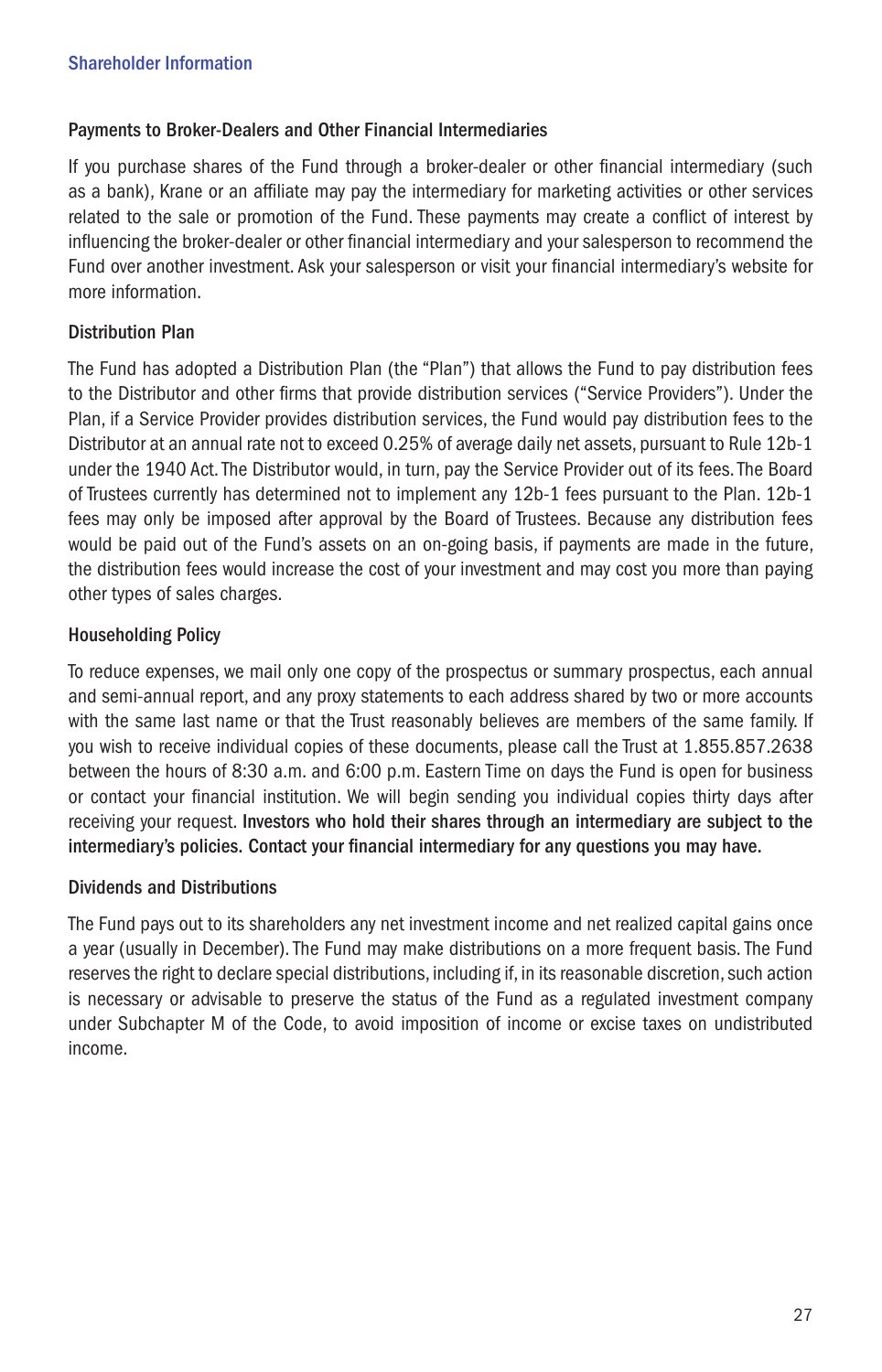# Additional Tax Information

The following is a summary of some important tax issues that affect the Fund and its shareholders. The summary is based on current tax laws, which may be changed by legislative, judicial or administrative action. You should not consider this summary to be a detailed explanation of the tax treatment of the Fund, or the tax consequences of an investment in the Fund. More information about taxes is located in the SAI. You are urged to consult your tax adviser regarding specific questions as to federal, state and local income taxes.

# Tax Status of the Fund

The Fund is treated as a separate entity for federal tax purposes, and intends to qualify for the special tax treatment afforded to regulated investment companies. As long as the Fund qualifies for treatment as a regulated investment company, it pays no federal income tax on the earnings it distributes to shareholders.

# Tax Status of Distributions

The Fund will, at least annually, distribute substantially all of its net investment taxable income and net capital gains income.

The income dividends you receive from the Fund (which include the Fund's short-term capital gains) will be taxed as either ordinary income or qualified dividend income. For non-corporate shareholders, dividends that are reported as qualified dividend income are generally taxable at reduced maximum tax rates to the extent that the Fund receives qualified dividend income and subject to certain limitations and holding period requirements.

Distributions of the Fund's short-term capital gains are generally taxable as ordinary income. Any distributions of net capital gain (the excess of the Fund's net long-term capital gains over its net short-term capital losses) are taxable as long-term capital gains regardless of how long you have owned your shares. Long-term capital gains are taxable at reduced maximum tax rates.

If the Fund makes distributions to a shareholder in excess of the Fund's current and accumulated earnings and profits in any taxable year, the excess distribution will be treated as a return of capital to the extent of the shareholder's tax basis in its shares, and thereafter as capital gain. A return of capital is not taxable, but reduces a shareholder's tax basis in its shares, thus reducing any loss or increasing any gain on a subsequent taxable disposition by the shareholder of its shares.

The Fund may invest in complex securities. These investments may be subject to numerous special and complex rules. These rules could affect whether gains and losses recognized by the Fund are treated as ordinary income or capital gain, accelerate the recognition of income to the Fund and/or defer the Fund's ability to recognize losses. In turn, these rules may affect the amount, timing or character of distributions you receive from the Fund.

Dividends and distributions are generally taxable to you whether you receive them in cash or in additional shares. Corporate shareholders may be entitled to a dividends-received deduction for the portion of dividends they receive that is attributable to dividends received by the Fund from U.S. corporations, subject to certain limitations.

Distributions paid in January but declared by the Fund in October, November or December of the previous year may be taxable to you in the previous year. Your broker will inform you of the amount of your ordinary income dividends, qualified dividend income, and capital gains distributions shortly after the close of each calendar year.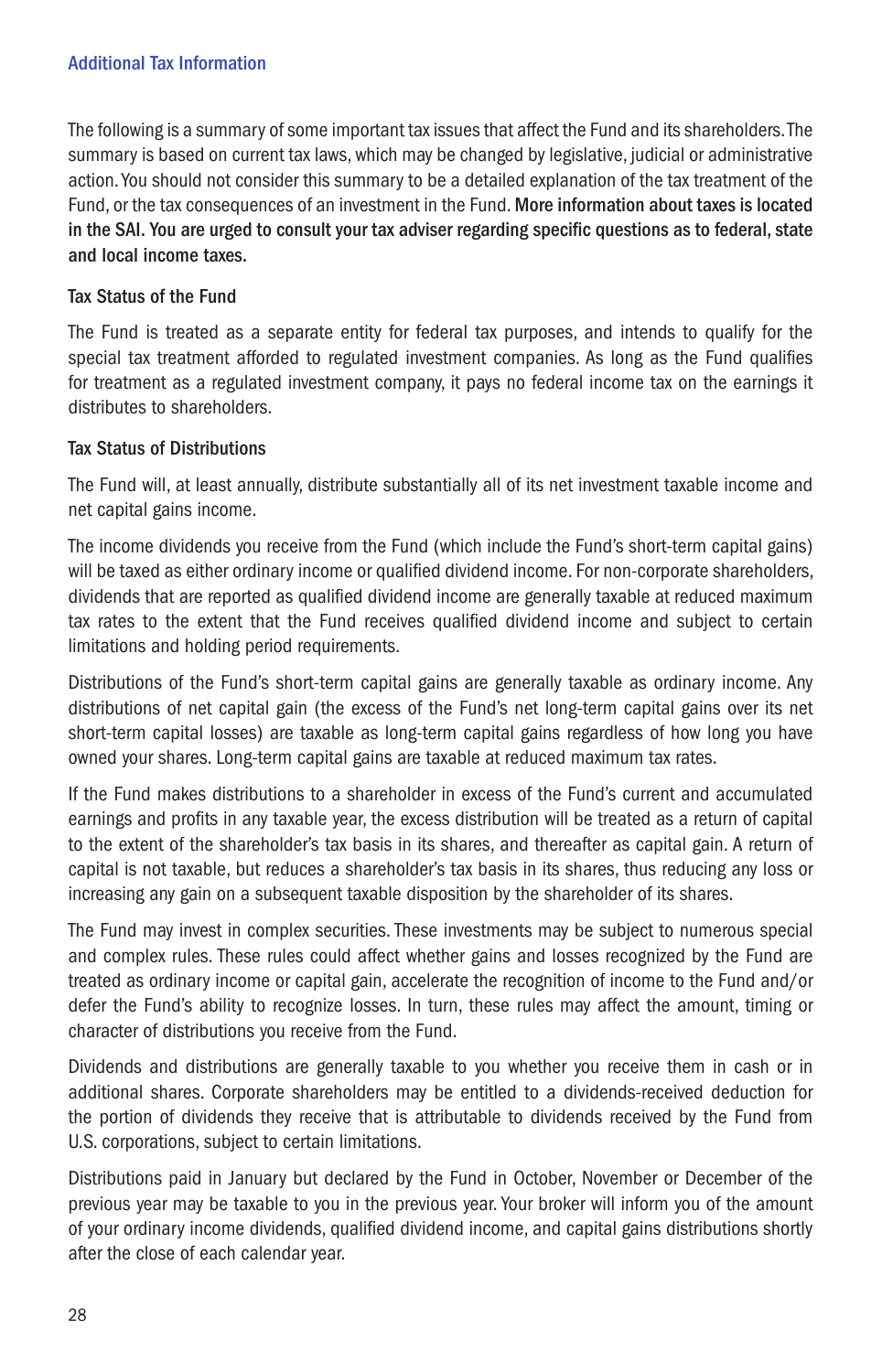If you lend your Fund shares pursuant to securities lending arrangements, you may lose the ability to treat the Fund's dividends (paid while the shares are held by the borrower) as qualified dividend income. Consult your financial intermediary or tax adviser.

Some foreign governments levy withholding taxes against dividend and interest income. Although in some countries a portion of these withholding taxes is recoverable, the non-recovered portion will reduce the income received from the securities in the Fund. If more than 50% of the total assets of the Fund at the close of a year consist of non-U.S. stocks or securities, then the Fund may elect, for U.S. federal income tax purposes, to treat certain non-U.S. income taxes (including withholding taxes) paid by the Fund as paid by its shareholders. The Fund will provide you with the information necessary to reflect foreign taxes paid on your income tax return if it makes this election.

If you hold your shares in a tax-qualified retirement account, you generally will not be subject to federal taxation on income received with respect to the shares (including Fund dividends and distributions, and any gain on the sale of shares), until you begin receiving payments from your retirement account. You should consult your tax adviser regarding the tax rules that apply to your retirement account.

# Tax Status of Share Transactions

Any capital gain or loss upon a sale of the Fund's shares is generally treated as a long-term gain or loss if the shares have been held for more than one year and as a short-term gain or loss if held for one year or less. Any capital loss on the sale of the Fund's shares held for six months or less is treated as a long-term capital loss to the extent that any capital gain distributions were paid with respect to such shares.

# Medicare Contribution Tax

U.S. individuals with income exceeding \$200,000 (\$250,000 if married and filing jointly) are subject to a 3.8% Medicare contribution tax on all or a portion of their "net investment income," including interest, dividends, and certain capital gains (including capital gains realized on the sale or exchange of shares of the Fund). This 3.8% tax also applies to all or a portion of the undistributed net investment income of certain shareholders that are estates and trusts.

# Back-Up Withholding

The Fund will be required in certain cases to withhold at applicable withholding rates (currently 24%) and remit to the U.S. Treasury the amount withheld on amounts payable to any shareholder who (1) has provided the Fund either an incorrect tax identification number or no number at all, (2) is subject to back-up withholding by the Internal Revenue Service ("IRS") for failure to properly report payments of interest or dividends, (3) has failed to certify to the Fund that such shareholder is not subject to back-up withholding, or (4) has not certified that such shareholder is a U.S. person (including a U.S. resident alien).

# Non-U.S. Investors

If you are not a citizen or permanent resident of the United States or if you are a non-U.S. entity, the Fund's ordinary income dividends (which include distributions of net short-term capital gains, unless the Fund designates such distributions as short-term capital gain dividends) will generally be subject to a 30% U.S. withholding tax, unless a lower treaty rate applies, provided that withholding tax will generally not apply to any gain or income realized by a non-U.S. shareholder in respect of any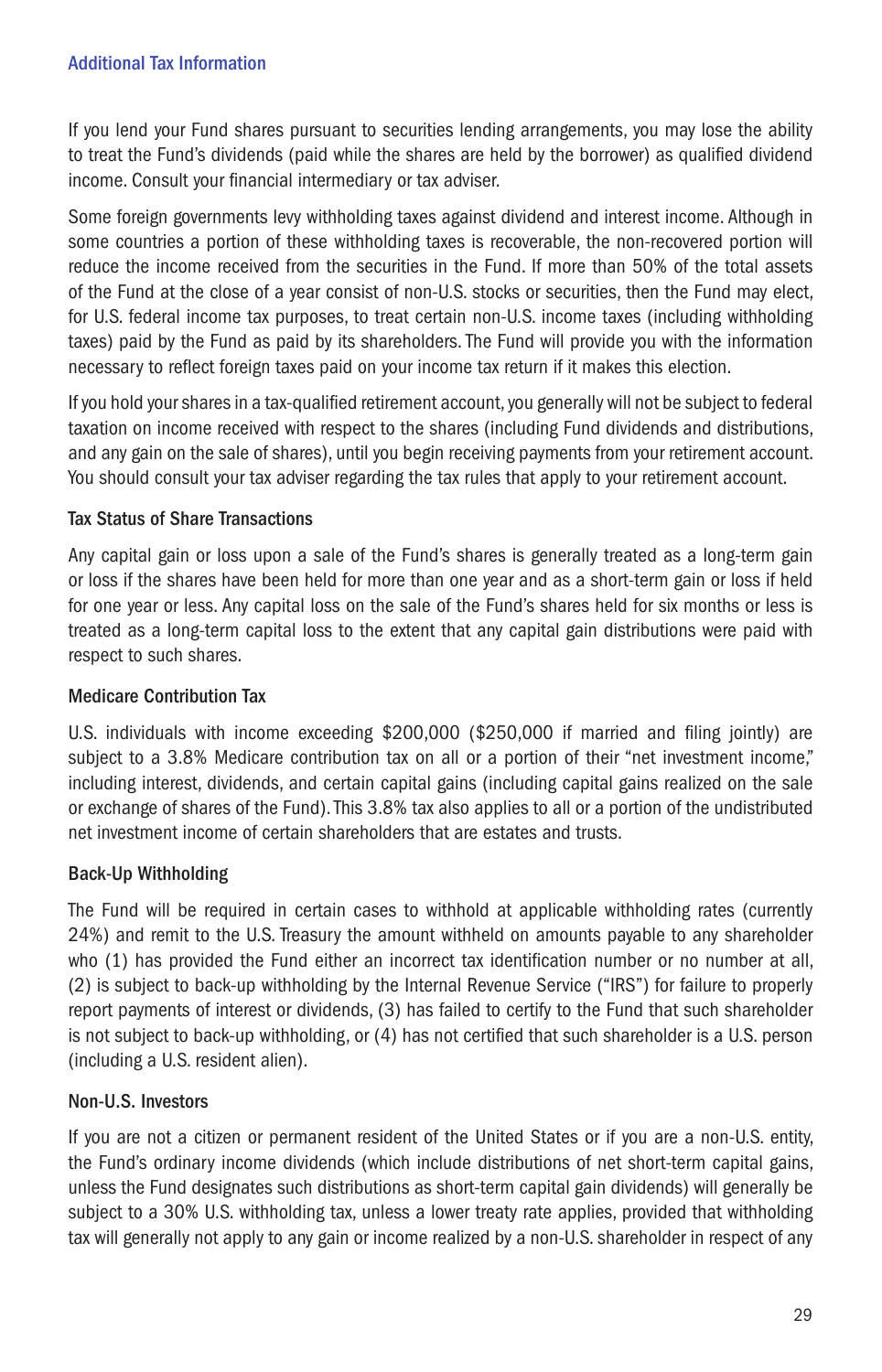distributions of long-term capital gains or upon the sale or other disposition of shares of the Fund (or dividends designated as interest-related dividends or short-term capital gain dividends). You also may potentially be subject to U.S. federal estate taxes.

A 30% withholding tax will generally be imposed on dividends paid by a Fund to (i) foreign financial institutions including non-U.S. investment funds unless they agree to collect and disclose to the IRS, or the tax authorities in their home jurisdictions, information regarding their direct and indirect U.S. account holders and (ii) certain other foreign entities, unless they certify certain information regarding their direct and indirect U.S. owners. A non-U.S. shareholder may be exempt from the withholding described in this paragraph under an intergovernmental agreement between the United States and a foreign government, provided that the shareholder and the applicable foreign government comply with the terms of such agreement. Proposed regulations (which are effective while pending) eliminate the application of the Foreign Account Tax Compliance Act ("FATCA") withholding tax to capital gain dividends and redemption proceeds that was scheduled to take effect in 2019.

# State Tax Considerations

In addition to federal taxes, distributions by the Fund and ownership of the Fund's shares may be subject to state and local taxes. You should consult your tax adviser regarding how state and local tax laws affect your investment in the Fund's shares.

# Taxes on Creations and Redemptions of Creation Units

A person who purchases a Creation Unit by exchanging securities in-kind generally will recognize a gain or loss equal to the difference between (i) the sum of the market value of the Creation Units at the time of the exchange and any net amount of cash received by the Authorized Participant in the exchange and (ii) the sum of the purchaser's aggregate basis in the securities surrendered and any net amount of cash paid for the Creation Units. A person who redeems Creation Units and receives securities in-kind from the Fund will generally recognize a gain or loss equal to the difference between the redeemer's basis in the Creation Units, and the aggregate market value of the securities received and any net cash received. The IRS, however, may assert that a loss realized upon an in-kind exchange of securities for Creation Units or an exchange of Creation Units for securities cannot be deducted currently under the rules governing "wash sales," or on the basis that there has been no significant change in economic position. Persons effecting in-kind creations or redemptions should consult their own tax adviser with respect to these matters.

The Fund has the right to reject an order for Creation Units if the purchaser (or a group of purchasers) would, upon obtaining the shares so ordered, own 80% or more of the outstanding shares of the Fund and if, pursuant to section 351 of the Code, the Fund would have a basis in the deposit securities different from the market value of such securities on the date of deposit. The Fund also has the right to require information necessary to determine beneficial share ownership for purposes of the 80% determinations.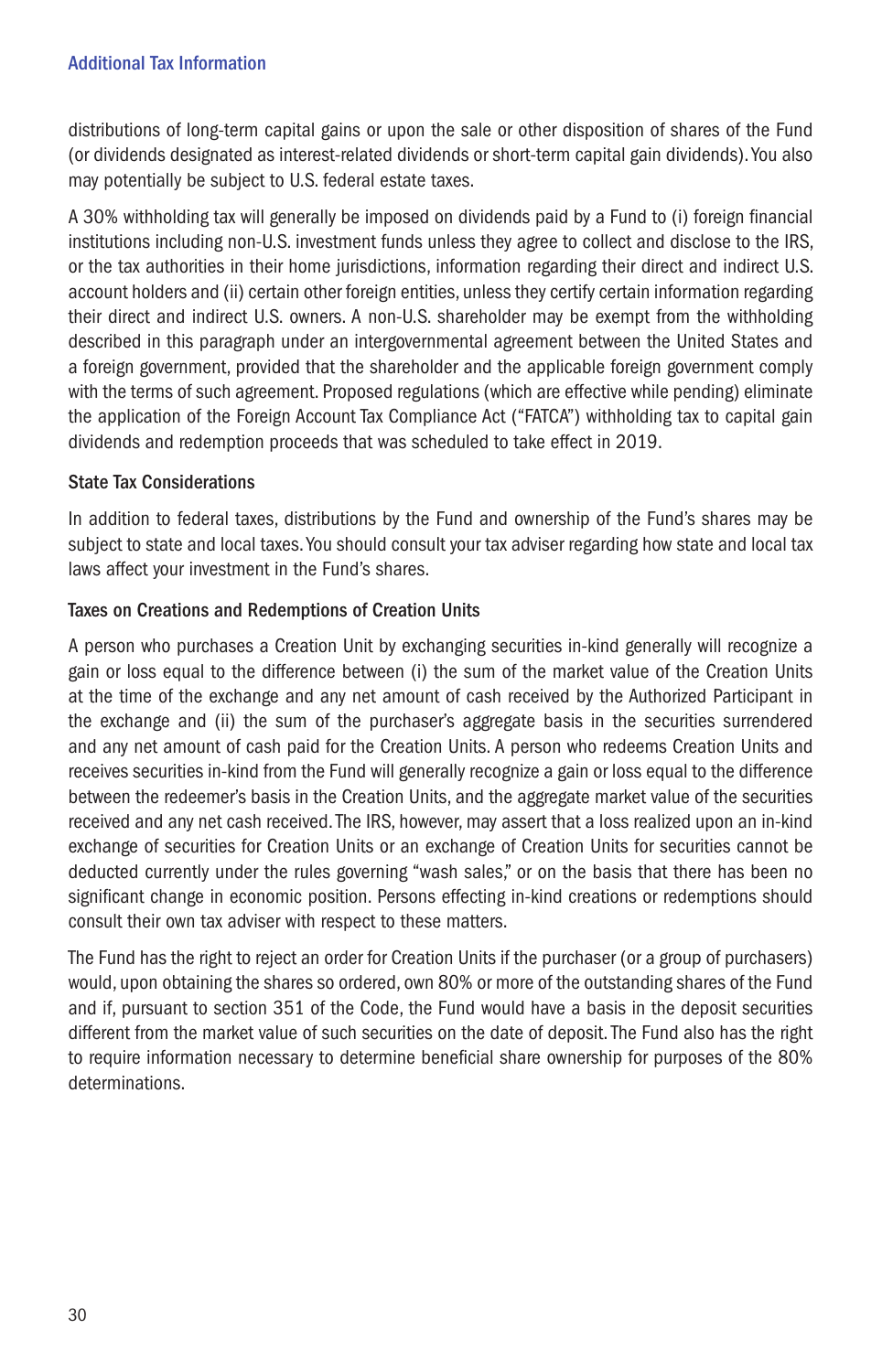No financial highlights are available for the Fund because the Fund had not commenced operations prior to the end of the prior fiscal year.